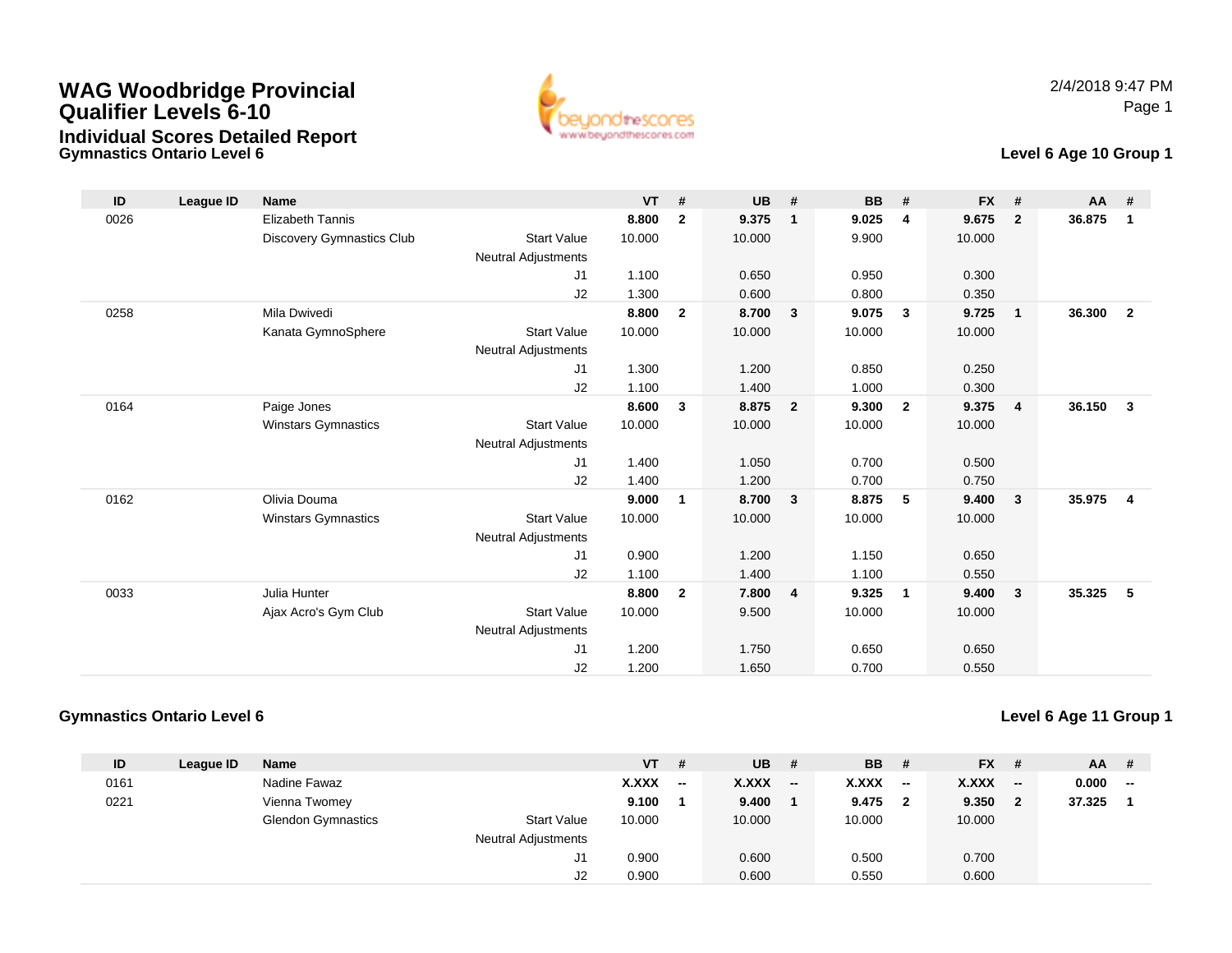| <b>WAG Woodbridge Provincial</b><br><b>Qualifier Levels 6-10</b><br><b>Individual Scores Detailed Report</b> |                                |                            | beuondthescores<br>www.beuondthescores.com |                         |        |                         |        |              |        |                | 2/4/2018 9:47 PM | Page 2                  |
|--------------------------------------------------------------------------------------------------------------|--------------------------------|----------------------------|--------------------------------------------|-------------------------|--------|-------------------------|--------|--------------|--------|----------------|------------------|-------------------------|
| 0242                                                                                                         | Ashley Lynch                   |                            | 8.900                                      | $\overline{\mathbf{2}}$ | 8.650  | 3                       | 8.925  | 4            | 9.425  | $\mathbf{1}$   | 35.900           | $\overline{\mathbf{2}}$ |
|                                                                                                              | All Star Sports Centre         | <b>Start Value</b>         | 10.000                                     |                         | 10.000 |                         | 10.000 |              | 10.000 |                |                  |                         |
|                                                                                                              |                                | <b>Neutral Adjustments</b> |                                            |                         |        |                         |        |              |        |                |                  |                         |
|                                                                                                              |                                | J <sub>1</sub>             | 1.000                                      |                         | 1.200  |                         | 1.050  |              | 0.550  |                |                  |                         |
|                                                                                                              |                                | J2                         | 1.200                                      |                         | 1.500  |                         | 1.100  |              | 0.600  |                |                  |                         |
| 0259                                                                                                         | Tehya Hopkins                  |                            | 8.250                                      | 4                       | 8.900  | $\overline{2}$          | 9.550  | $\mathbf{1}$ | 9.100  | 5              | 35.800           | $\overline{\mathbf{3}}$ |
|                                                                                                              | Kanata GymnoSphere             | <b>Start Value</b>         | 10.000                                     |                         | 10.000 |                         | 10.000 |              | 10.000 |                |                  |                         |
|                                                                                                              |                                | <b>Neutral Adjustments</b> |                                            |                         |        |                         |        |              |        |                |                  |                         |
|                                                                                                              |                                | J <sub>1</sub>             | 1.800                                      |                         | 1.150  |                         | 0.400  |              | 0.900  |                |                  |                         |
|                                                                                                              |                                | J2                         | 1.700                                      |                         | 1.050  |                         | 0.500  |              | 0.900  |                |                  |                         |
| 0277                                                                                                         | <b>Riley Wheeler</b>           |                            | 8.600                                      | 3                       | 8.550  | $\overline{\mathbf{4}}$ | 9.400  | 3            | 9.150  | $\overline{4}$ | 35.700           | -4                      |
|                                                                                                              | <b>Tristar Gymnastics Club</b> | <b>Start Value</b>         | 10.000                                     |                         | 10.000 |                         | 10.000 |              | 10.000 |                |                  |                         |
|                                                                                                              |                                | <b>Neutral Adjustments</b> |                                            |                         |        |                         |        |              |        |                |                  |                         |
|                                                                                                              |                                | J <sub>1</sub>             | 1.400                                      |                         | 1.350  |                         | 0.600  |              | 0.900  |                |                  |                         |
|                                                                                                              |                                | J2                         | 1.400                                      |                         | 1.550  |                         | 0.600  |              | 0.800  |                |                  |                         |
| 0043                                                                                                         | D'Nya Buchanan                 |                            | 8.050                                      | 6                       | 7.700  | 5                       | 7.700  | 6            | 9.200  | 3              | 32.650           | 5                       |
|                                                                                                              | <b>Gymnastic Giants</b>        | <b>Start Value</b>         | 10.000                                     |                         | 10.000 |                         | 10.000 |              | 10.000 |                |                  |                         |
|                                                                                                              |                                | <b>Neutral Adjustments</b> |                                            |                         |        |                         |        |              |        |                |                  |                         |

| 0043 | D'Nya Buchanan          |                            | 8.050  | 6 | 7.700  | -5  | 7.700  | 6  | 9.200  | 3   | 32.650   | -5 |
|------|-------------------------|----------------------------|--------|---|--------|-----|--------|----|--------|-----|----------|----|
|      | <b>Gymnastic Giants</b> | <b>Start Value</b>         | 10.000 |   | 10.000 |     | 10.000 |    | 10.000 |     |          |    |
|      |                         | <b>Neutral Adjustments</b> |        |   |        |     |        |    |        |     |          |    |
|      |                         | J1                         | 1.900  |   | 2.200  |     | 2.250  |    | 0.700  |     |          |    |
|      |                         | J2                         | 2.000  |   | 2.400  |     | 2.350  |    | 0.900  |     |          |    |
| 0042 | Shiyanne Isaacs         |                            | 8.200  | 5 | 6.500  | - 6 | 8.175  | -5 | 9.200  | - 3 | 32.075 6 |    |
|      | <b>Gymnastic Giants</b> | Start Value                | 10.000 |   | 9.500  |     | 10.000 |    | 10.000 |     |          |    |
|      |                         | <b>Neutral Adjustments</b> |        |   |        |     |        |    |        |     |          |    |
|      |                         | J1                         | 1.900  |   | 3.000  |     | 1.750  |    | 0.800  |     |          |    |
|      |                         | J2                         | 1.700  |   | 3.000  |     | 1.900  |    | 0.800  |     |          |    |

### **Gymnastics Ontario Level 6**

| ID   | League ID | Name                           |                            | <b>VT</b> | #                       | <b>UB</b> | #                        | <b>BB</b> | #                        | <b>FX</b> | #                        | $AA$ # |                                                   |
|------|-----------|--------------------------------|----------------------------|-----------|-------------------------|-----------|--------------------------|-----------|--------------------------|-----------|--------------------------|--------|---------------------------------------------------|
| 0256 |           | Sabrina Di Maso                |                            | X.XXX     | $\sim$                  | X.XXX     | $\overline{\phantom{a}}$ | X.XXX     | $\overline{\phantom{a}}$ | X.XXX     | $\overline{\phantom{a}}$ | 0.000  | $\hspace{0.05cm}-\hspace{0.05cm}-\hspace{0.05cm}$ |
| 0031 |           | Jenna Nyberg                   |                            | 9.250     | - 1                     | 9.400     |                          | 9.350     | $\mathbf{2}$             | 9.625     | $\overline{2}$           | 37.625 |                                                   |
|      |           | Ajax Acro's Gym Club           | <b>Start Value</b>         | 10.000    |                         | 10.000    |                          | 10.000    |                          | 10.000    |                          |        |                                                   |
|      |           |                                | <b>Neutral Adjustments</b> |           |                         |           |                          |           |                          |           |                          |        |                                                   |
|      |           |                                | J1                         | 0.800     |                         | 0.650     |                          | 0.600     |                          | 0.400     |                          |        |                                                   |
|      |           |                                | J <sub>2</sub>             | 0.700     |                         | 0.550     |                          | 0.700     |                          | 0.350     |                          |        |                                                   |
| 0271 |           | Maude Puseljic                 |                            | 8.850     | $\overline{\mathbf{2}}$ | 9.350     | $\overline{\mathbf{2}}$  | 9.575     |                          | 9.300     | 4                        | 37.075 | $\mathbf 2$                                       |
|      |           | <b>Tristar Gymnastics Club</b> | <b>Start Value</b>         | 10.000    |                         | 10.000    |                          | 10.000    |                          | 10.000    |                          |        |                                                   |
|      |           |                                | <b>Neutral Adjustments</b> |           |                         |           |                          |           |                          |           |                          |        |                                                   |
|      |           |                                | J1                         | 1.000     |                         | 0.600     |                          | 0.400     |                          | 0.650     |                          |        |                                                   |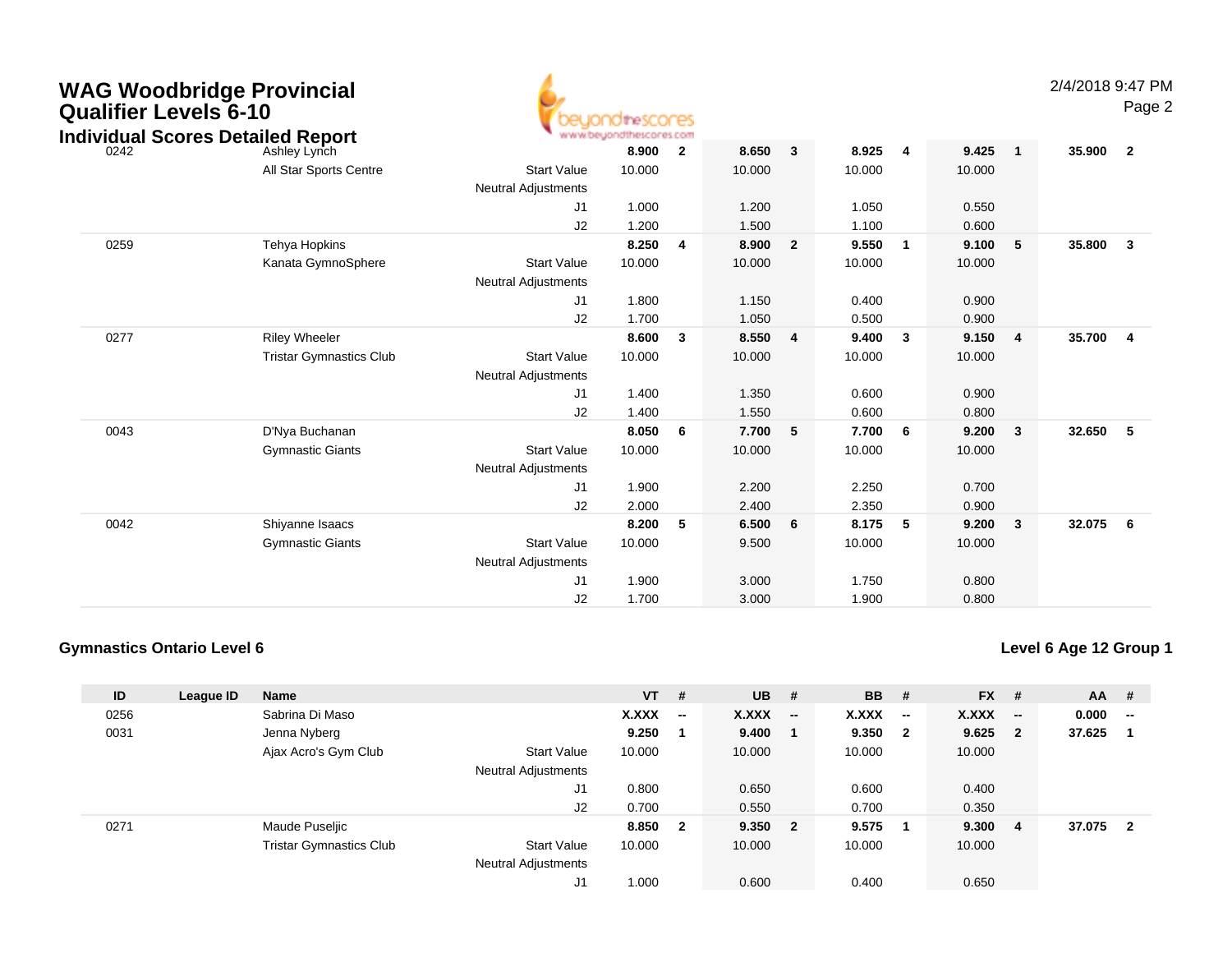

| $\overline{1}$          | 35.850<br>3                                                                                                                                               |
|-------------------------|-----------------------------------------------------------------------------------------------------------------------------------------------------------|
|                         |                                                                                                                                                           |
|                         |                                                                                                                                                           |
|                         |                                                                                                                                                           |
|                         |                                                                                                                                                           |
| $-5$                    | 35.325<br>4                                                                                                                                               |
|                         |                                                                                                                                                           |
|                         |                                                                                                                                                           |
|                         |                                                                                                                                                           |
|                         |                                                                                                                                                           |
| $\overline{\mathbf{3}}$ | 35.325<br>4                                                                                                                                               |
|                         |                                                                                                                                                           |
|                         |                                                                                                                                                           |
|                         |                                                                                                                                                           |
|                         |                                                                                                                                                           |
| 6                       | 35.275<br>5                                                                                                                                               |
|                         |                                                                                                                                                           |
|                         |                                                                                                                                                           |
|                         |                                                                                                                                                           |
|                         |                                                                                                                                                           |
|                         | 0.750<br>9.650<br>10.000<br>0.300<br>0.400<br>9.250<br>10.000<br>0.750<br>0.750<br>9.500<br>10.000<br>0.500<br>0.500<br>8.950<br>10.000<br>1.200<br>0.900 |

### **Gymnastics Ontario Level 6**

| ID   | League ID | <b>Name</b>             |                            | $VT$ # |                | <b>UB</b> | #                       | <b>BB</b> | #            | <b>FX</b> | #            | $AA$ # |                         |
|------|-----------|-------------------------|----------------------------|--------|----------------|-----------|-------------------------|-----------|--------------|-----------|--------------|--------|-------------------------|
| 0238 |           | Lyndsey Reid            |                            | 9.050  | 3              | 9.125     | - 1                     | 9.525     | -1           | 9.500     | $\mathbf{2}$ | 37.200 |                         |
|      |           | All Star Sports Centre  | <b>Start Value</b>         | 10.000 |                | 10.000    |                         | 10.000    |              | 10.000    |              |        |                         |
|      |           |                         | <b>Neutral Adjustments</b> |        |                |           |                         |           |              |           |              |        |                         |
|      |           |                         | J <sub>1</sub>             | 1.000  |                | 0.800     |                         | 0.400     |              | 0.400     |              |        |                         |
|      |           |                         | J2                         | 0.900  |                | 0.950     |                         | 0.550     |              | 0.600     |              |        |                         |
| 0029 |           | <b>Maiden Fernandes</b> |                            | 9.150  | $\overline{2}$ | 8.500     | $\overline{\mathbf{3}}$ | 9.150     | -4           | 9.600     | $\mathbf 1$  | 36.400 | $\overline{\mathbf{2}}$ |
|      |           | Ajax Acro's Gym Club    | <b>Start Value</b>         | 10.000 |                | 10.000    |                         | 10.000    |              | 10.000    |              |        |                         |
|      |           |                         | <b>Neutral Adjustments</b> |        |                |           |                         |           |              |           |              |        |                         |
|      |           |                         | J <sub>1</sub>             | 0.800  |                | 1.500     |                         | 0.800     |              | 0.400     |              |        |                         |
|      |           |                         | J2                         | 0.900  |                | 1.500     |                         | 0.900     |              | 0.400     |              |        |                         |
| 0001 |           | Angelina Smilis         |                            | 9.000  | $\overline{4}$ | 8.475 4   |                         | 9.300     | $\mathbf{3}$ | 9.050     | 6            | 35.825 | 3                       |
|      |           | Birchmount              | <b>Start Value</b>         | 10.000 |                | 9.500     |                         | 10.000    |              | 10.000    |              |        |                         |
|      |           |                         | <b>Neutral Adjustments</b> |        |                |           |                         |           |              |           |              |        |                         |
|      |           |                         | J <sub>1</sub>             | 1.000  |                | 0.950     |                         | 0.600     |              | 1.100     |              |        |                         |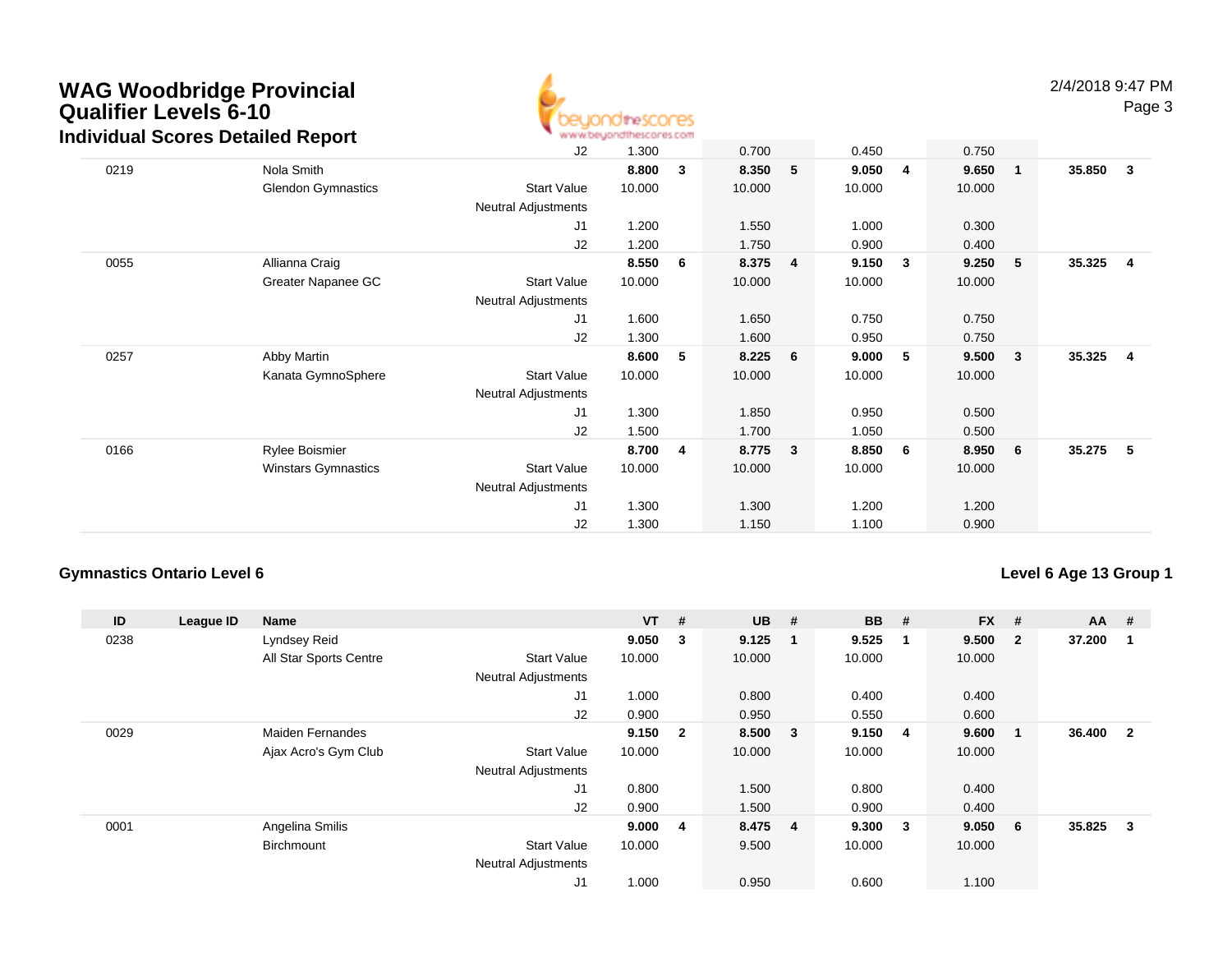

|      | aividual Scores Detailed Report |                            | ALAUM/DR/NYLIOLIUS/COLISS/COLL |   |        |                |        |                |        |                |        |     |
|------|---------------------------------|----------------------------|--------------------------------|---|--------|----------------|--------|----------------|--------|----------------|--------|-----|
|      |                                 | J2                         | 1.000                          |   | 1.100  |                | 0.800  |                | 0.800  |                |        |     |
| 0121 | Stephanie Warren                |                            | 9.050                          | 3 | 8.500  | 3              | 8.750  | 5              | 9.375  | $\sqrt{3}$     | 35.675 | 4   |
|      | University of Toronto           | <b>Start Value</b>         | 10.000                         |   | 10.000 |                | 10.000 |                | 10.000 |                |        |     |
|      |                                 | Neutral Adjustments        |                                |   |        |                |        |                |        |                |        |     |
|      |                                 | J <sub>1</sub>             | 0.900                          |   | 1.400  |                | 1.200  |                | 0.550  |                |        |     |
|      |                                 | J2                         | 1.000                          |   | 1.600  |                | 1.300  |                | 0.700  |                |        |     |
| 0167 | Sienna McLeod                   |                            | 8.400                          | 5 | 8.650  | $\overline{2}$ | 9.450  | $\overline{2}$ | 8.650  | $\overline{7}$ | 35.150 | -5  |
|      | Winstars Gymnastics             | <b>Start Value</b>         | 10.000                         |   | 10.000 |                | 10.000 |                | 9.500  |                |        |     |
|      |                                 | Neutral Adjustments        |                                |   |        |                |        |                |        |                |        |     |
|      |                                 | J1                         | 1.700                          |   | 1.300  |                | 0.600  |                | 0.900  |                |        |     |
|      |                                 | J2                         | 1.500                          |   | 1.400  |                | 0.500  |                | 0.800  |                |        |     |
| 0048 | Sabine Kalogerakos              |                            | 9.350                          | 1 | 8.050  | 5              | 7.575  | 7              | 9.200  | $\overline{4}$ | 34.175 | - 6 |
|      | <b>Gymnastic Giants</b>         | <b>Start Value</b>         | 10.000                         |   | 10.000 |                | 10.000 |                | 10.000 |                |        |     |
|      |                                 | <b>Neutral Adjustments</b> |                                |   |        |                |        |                |        |                |        |     |
|      |                                 | J1                         | 0.600                          |   | 1.900  |                | 2.350  |                | 0.800  |                |        |     |
|      |                                 | J2                         | 0.700                          |   | 2.000  |                | 2.500  |                | 0.800  |                |        |     |
| 0044 | Eriyana Powell                  |                            | 8.100                          | 6 | 6.750  | 6 <sup>o</sup> | 8.675  | 6              | 9.100  | 5              | 32.625 | -7  |
|      | <b>Gymnastic Giants</b>         | <b>Start Value</b>         | 10.000                         |   | 9.400  |                | 10.000 |                | 10.000 |                |        |     |
|      |                                 | Neutral Adjustments        |                                |   |        |                |        |                |        |                |        |     |
|      |                                 | J1                         | 2.000                          |   | 2.600  |                | 1.350  |                | 0.800  |                |        |     |
|      |                                 | J2                         | 1.800                          |   | 2.700  |                | 1.300  |                | 1.000  |                |        |     |
|      |                                 |                            |                                |   |        |                |        |                |        |                |        |     |

### **Gymnastics Ontario Level 6**

| ID   | League ID | <b>Name</b>                        |                            | $VT$ # |                          | <b>UB</b> | #            | <b>BB</b> | #                        | <b>FX</b> | #                        | $AA$ # |                |
|------|-----------|------------------------------------|----------------------------|--------|--------------------------|-----------|--------------|-----------|--------------------------|-----------|--------------------------|--------|----------------|
| 0240 |           | Kaylie DeRidder                    |                            | X.XXX  | $\overline{\phantom{a}}$ | X.XXX     | $-$          | X.XXX     | $\overline{\phantom{a}}$ | X.XXX     | $\overline{\phantom{a}}$ | 0.000  | $\sim$         |
| 0036 |           | <b>Ryleigh Smith</b>               |                            | 8.750  | $\mathbf{3}$             | 8.825     | - 4          | 9.700     | - 1                      | 9.550     | -1                       | 36.825 |                |
|      |           | <b>Evolution Gymnastics Aurora</b> | <b>Start Value</b>         | 10.000 |                          | 10.000    |              | 10.000    |                          | 10.000    |                          |        |                |
|      |           |                                    | <b>Neutral Adjustments</b> |        |                          |           |              |           |                          |           |                          |        |                |
|      |           |                                    | J1                         | 1.300  |                          | 1.250     |              | 0.300     |                          | 0.400     |                          |        |                |
|      |           |                                    | J2                         | 1.200  |                          | 1.100     |              | 0.300     |                          | 0.500     |                          |        |                |
| 0058 |           | Bianka Batagelj                    |                            | 9.050  |                          | 8.875     | $\mathbf{3}$ | 9.500     | $\overline{\mathbf{2}}$  | 9.300     | 5                        | 36.725 | $\overline{2}$ |
|      |           | <b>Guelph Saultos</b>              | <b>Start Value</b>         | 10.000 |                          | 10.000    |              | 10.000    |                          | 10.000    |                          |        |                |
|      |           |                                    | <b>Neutral Adjustments</b> |        |                          |           |              |           |                          |           |                          |        |                |
|      |           |                                    | J1                         | 1.000  |                          | 1.150     |              | 0.400     |                          | 0.700     |                          |        |                |
|      |           |                                    | J2                         | 0.900  |                          | 1.100     |              | 0.600     |                          | 0.700     |                          |        |                |
| 0059 |           | Lauren Protz                       |                            | 8.900  | $\overline{2}$           | 8.725 5   |              | 9.350     | $\overline{\mathbf{3}}$  | 9.250     | 6                        | 36.225 | 3              |
|      |           | Guelph Saultos                     | <b>Start Value</b>         | 10.000 |                          | 10.000    |              | 10.000    |                          | 10.000    |                          |        |                |
|      |           |                                    | <b>Neutral Adjustments</b> |        |                          |           |              |           |                          |           |                          |        |                |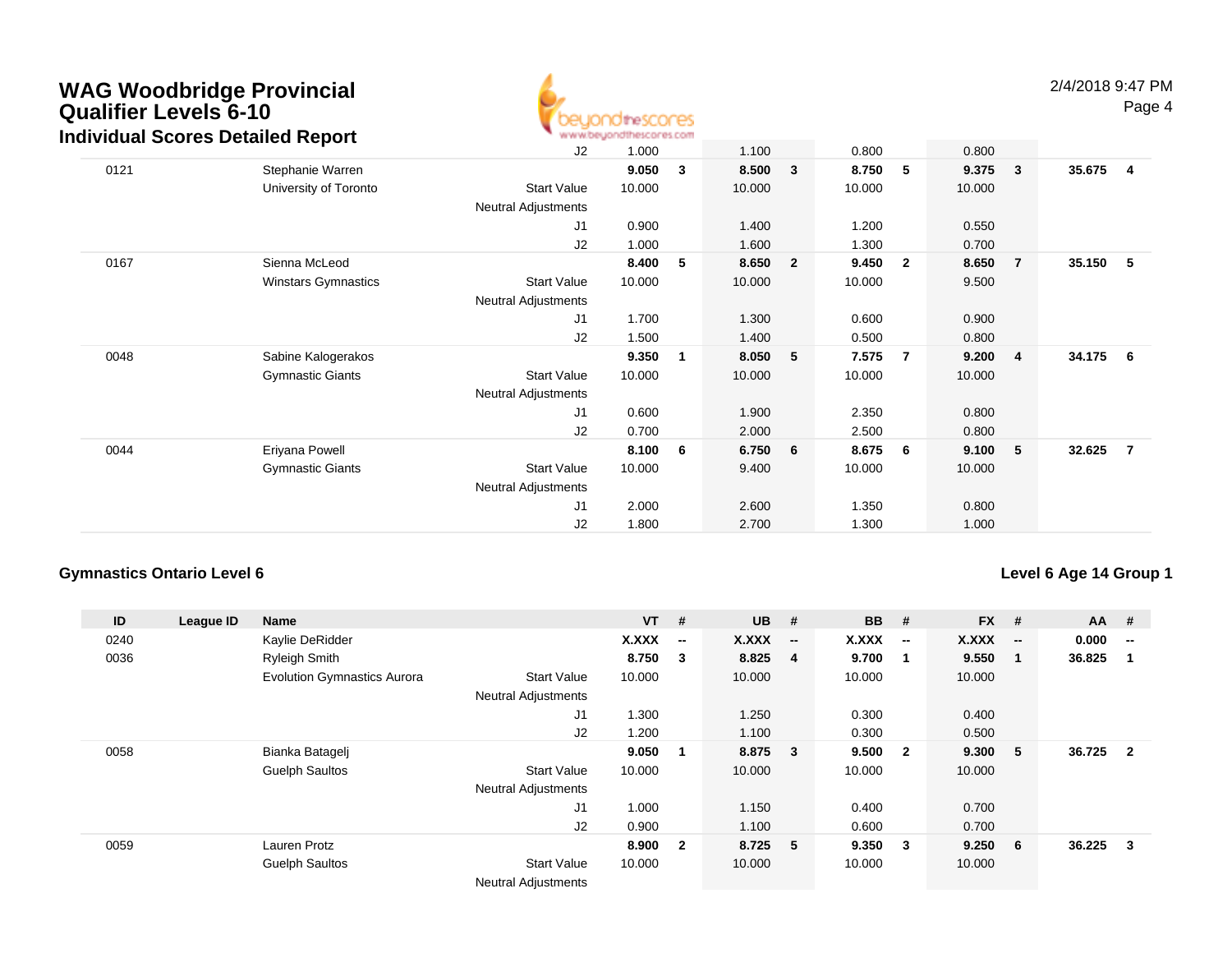

2/4/2018 9:47 PMPage 5

|      | idividual occies Detailed Report |                            |        |   |         |    |        |                 |        |                         |        |                |
|------|----------------------------------|----------------------------|--------|---|---------|----|--------|-----------------|--------|-------------------------|--------|----------------|
|      |                                  | J1                         | 1.200  |   | 1.250   |    | 0.650  |                 | 0.800  |                         |        |                |
|      |                                  | J <sub>2</sub>             | 1.000  |   | 1.300   |    | 0.650  |                 | 0.700  |                         |        |                |
| 0198 | Nicole Stevenson                 |                            | 8.600  | 5 | 9.000   | -1 | 9.225  | 4               | 9.400  | $\overline{\mathbf{3}}$ | 36.225 | -3             |
|      | North Bay Apollo                 | <b>Start Value</b>         | 10.000 |   | 10.000  |    | 10.000 |                 | 10.000 |                         |        |                |
|      |                                  | <b>Neutral Adjustments</b> |        |   |         |    |        |                 |        |                         |        |                |
|      |                                  | J <sub>1</sub>             | 1.400  |   | 1.000   |    | 0.850  |                 | 0.600  |                         |        |                |
|      |                                  | J <sub>2</sub>             | 1.400  |   | 1.000   |    | 0.700  |                 | 0.600  |                         |        |                |
| 0266 | Alina Bilenko                    |                            | 8.650  | 4 | 8.950 2 |    | 9.175  | 5               | 9.375  | $\overline{\mathbf{4}}$ | 36.150 | $\overline{4}$ |
|      | <b>Tristar Gymnastics Club</b>   | <b>Start Value</b>         | 10.000 |   | 10.000  |    | 10.000 |                 | 10.000 |                         |        |                |
|      |                                  | <b>Neutral Adjustments</b> |        |   |         |    |        |                 |        |                         |        |                |
|      |                                  | J <sub>1</sub>             | 1.400  |   | 1.000   |    | 0.850  |                 | 0.500  |                         |        |                |
|      |                                  | J <sub>2</sub>             | 1.300  |   | 1.100   |    | 0.800  |                 | 0.750  |                         |        |                |
| 0137 | Mia Martinson                    |                            | 8.600  | 5 | 8.500 6 |    | 9.075  | $6\overline{6}$ | 9.450  | $\overline{\mathbf{2}}$ | 35.625 | 5              |
|      | Vaughan Gymnastics Club          | <b>Start Value</b>         | 10.000 |   | 10.000  |    | 10.000 |                 | 10.000 |                         |        |                |
|      |                                  | <b>Neutral Adjustments</b> |        |   |         |    |        |                 |        |                         |        |                |
|      |                                  | J <sub>1</sub>             | 1.400  |   | 1.400   |    | 0.850  |                 | 0.600  |                         |        |                |
|      |                                  | J <sub>2</sub>             | 1.400  |   | 1.600   |    | 1.000  |                 | 0.500  |                         |        |                |

### **Gymnastics Ontario Level 6**

| ID   | League ID | Name                           |                            | $VT$ # |                | <b>UB</b> | #                       | <b>BB</b> | #            | <b>FX</b> | #            | <b>AA</b> | #            |
|------|-----------|--------------------------------|----------------------------|--------|----------------|-----------|-------------------------|-----------|--------------|-----------|--------------|-----------|--------------|
| 0232 |           | Tendo Barbirye                 |                            | 8.775  | 3              | 9.200     | $\overline{\mathbf{2}}$ | 9.550     | $\mathbf 1$  | 9.675     | $\mathbf{1}$ | 37.200    |              |
|      |           | All Star Sports Centre         | <b>Start Value</b>         | 10.000 |                | 10.000    |                         | 10.000    |              | 10.000    |              |           |              |
|      |           |                                | <b>Neutral Adjustments</b> |        |                |           |                         |           |              |           |              |           |              |
|      |           |                                | J <sub>1</sub>             | 1.200  |                | 0.850     |                         | 0.350     |              | 0.350     |              |           |              |
|      |           |                                | J <sub>2</sub>             | 1.250  |                | 0.750     |                         | 0.550     |              | 0.300     |              |           |              |
| 0270 |           | Solana Jimenez                 |                            | 8.600  | 4              | 9.250     | $\overline{\mathbf{1}}$ | 9.400     | $\mathbf{2}$ | 9.200     | 4            | 36.450    | $\mathbf{2}$ |
|      |           | <b>Tristar Gymnastics Club</b> | <b>Start Value</b>         | 10.000 |                | 10.000    |                         | 10.000    |              | 10.000    |              |           |              |
|      |           |                                | <b>Neutral Adjustments</b> |        |                |           |                         |           |              |           |              |           |              |
|      |           |                                | J <sub>1</sub>             | 1.400  |                | 0.850     |                         | 0.650     |              | 0.800     |              |           |              |
|      |           |                                | J2                         | 1.400  |                | 0.650     |                         | 0.550     |              | 0.800     |              |           |              |
| 0116 |           | <b>Taryn Strutt</b>            |                            | 9.300  | 1              | 8.600     | $\overline{\mathbf{3}}$ | 9.300     | 3            | 9.175     | 5            | 36.375    | 3            |
|      |           | Swing Spring Flip              | Start Value                | 10.000 |                | 10.000    |                         | 9.900     |              | 10.000    |              |           |              |
|      |           |                                | Neutral Adjustments        |        |                |           |                         |           |              |           |              |           |              |
|      |           |                                | J1                         | 0.800  |                | 1.300     |                         | 0.550     |              | 0.850     |              |           |              |
|      |           |                                | J <sub>2</sub>             | 0.600  |                | 1.500     |                         | 0.650     |              | 0.800     |              |           |              |
| 0105 |           | <b>Bridgette D'Ercole</b>      |                            | 8.900  | $\overline{2}$ | 8.175     | - 5                     | 9.100     | -4           | 9.400     | 3            | 35.575    | 4            |
|      |           | Richmond Hill Gymnastics Club  | <b>Start Value</b>         | 10.000 |                | 9.500     |                         | 10.000    |              | 10.000    |              |           |              |
|      |           |                                | <b>Neutral Adjustments</b> |        |                |           |                         |           |              |           |              |           |              |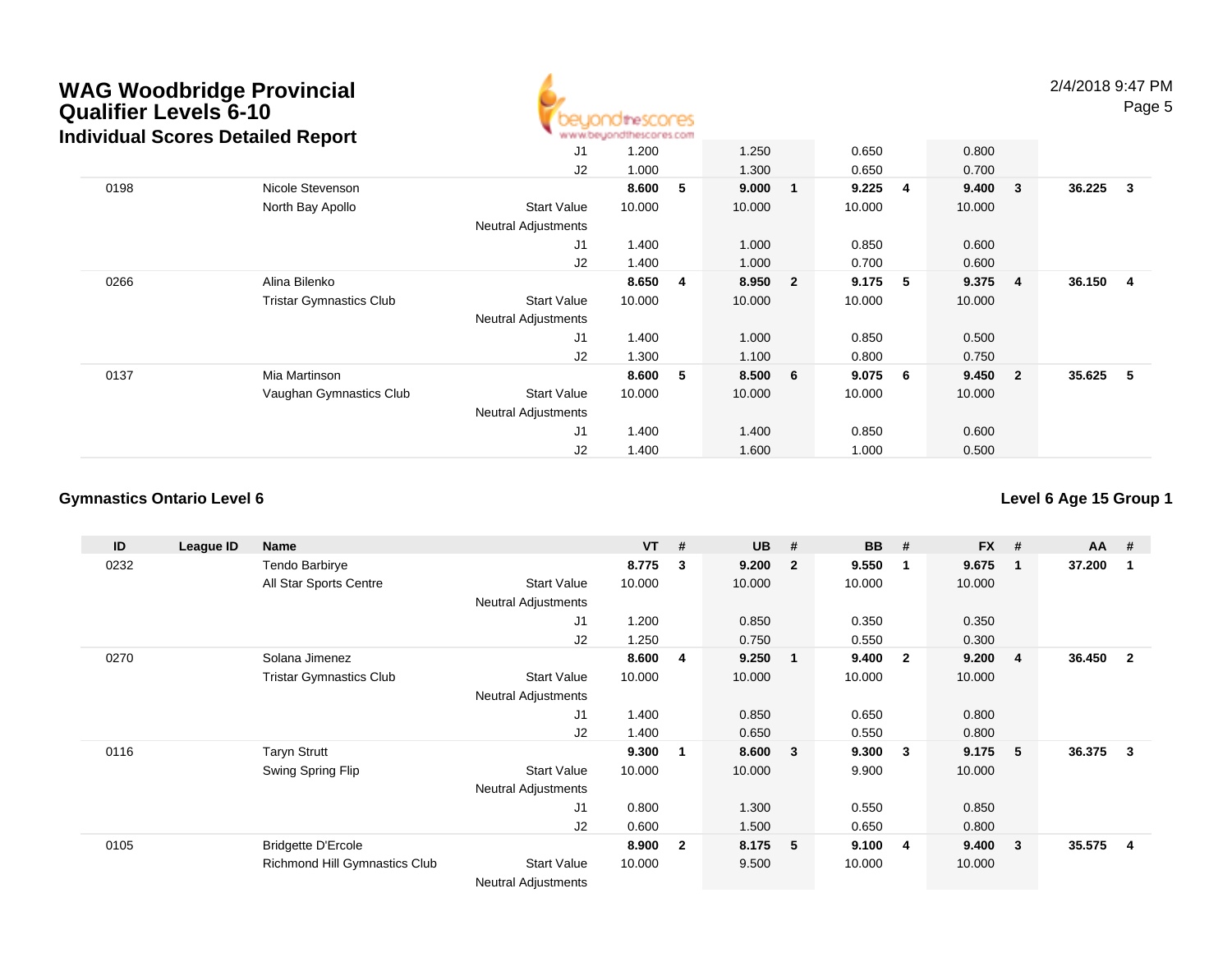

2/4/2018 9:47 PMPage 6

|      | Individual Scores Detailed Report |                            | www.beyondthescores.com |     |         |    |         |           |        |     |
|------|-----------------------------------|----------------------------|-------------------------|-----|---------|----|---------|-----------|--------|-----|
|      |                                   | J1                         | 1.100                   |     | 1.450   |    | 0.950   | 0.700     |        |     |
|      |                                   | J2                         | 1.100                   |     | 1.200   |    | 0.850   | 0.500     |        |     |
| 0135 | Maya Crespi                       |                            | 8.350                   | - 5 | 8.225   | -4 | 8.500 5 | $9.425$ 2 | 34.500 | -5  |
|      | Vaughan Gymnastics Club           | <b>Start Value</b>         | 10.000                  |     | 10.000  |    | 10.000  | 10.000    |        |     |
|      |                                   | <b>Neutral Adjustments</b> |                         |     |         |    |         |           |        |     |
|      |                                   | J1                         | 1.700                   |     | 1.750   |    | 1.600   | 0.450     |        |     |
|      |                                   | J2                         | 1.600                   |     | 1.800   |    | 1.400   | 0.700     |        |     |
| 0065 | Sophia Fairbairn                  |                            | 7.500                   | - 6 | 6.850 6 |    | 6.800 6 | $8.250$ 6 | 29,400 | - 6 |
|      | Hanover Aerials Gymnastics Club   | <b>Start Value</b>         | 10.000                  |     | 9.500   |    | 9.400   | 9.500     |        |     |
|      |                                   | <b>Neutral Adjustments</b> |                         |     |         |    |         |           |        |     |
|      |                                   | J1                         | 2.500                   |     | 2.600   |    | 2.500   | 1.300     |        |     |
|      |                                   | J2                         | 2.500                   |     | 2.700   |    | 2.700   | 1.200     |        |     |

#### **Gymnastics Ontario Level 6**

| ID   | League ID | <b>Name</b>                    |                            | <b>VT</b> | #            | <b>UB</b> | #                       | <b>BB</b> | #              | <b>FX</b> | #              | <b>AA</b> | #              |
|------|-----------|--------------------------------|----------------------------|-----------|--------------|-----------|-------------------------|-----------|----------------|-----------|----------------|-----------|----------------|
| 0268 |           | Janna Dolson                   |                            | 9.050     | $\mathbf{2}$ | 9.000     | $\mathbf 1$             | 9.450     | $\mathbf 1$    | 9.500     | $\mathbf 1$    | 37.000    | 1              |
|      |           | <b>Tristar Gymnastics Club</b> | <b>Start Value</b>         | 10.000    |              | 10.000    |                         | 10.000    |                | 10.000    |                |           |                |
|      |           |                                | Neutral Adjustments        |           |              |           |                         |           |                |           |                |           |                |
|      |           |                                | J <sub>1</sub>             | 0.900     |              | 0.950     |                         | 0.450     |                | 0.400     |                |           |                |
|      |           |                                | J <sub>2</sub>             | 1.000     |              | 1.050     |                         | 0.650     |                | 0.600     |                |           |                |
| 0133 |           | Zoe Belen Brown                |                            | 8.850     | 3            | 8.925     | $\overline{2}$          | 9.300     | $\mathbf{3}$   | 9.425     | $\overline{2}$ | 36.500    | $\overline{2}$ |
|      |           | University of Toronto          | <b>Start Value</b>         | 10.000    |              | 10.000    |                         | 10.000    |                | 10.000    |                |           |                |
|      |           |                                | <b>Neutral Adjustments</b> |           |              |           |                         |           |                |           |                |           |                |
|      |           |                                | J1                         | 1.100     |              | 1.050     |                         | 0.750     |                | 0.550     |                |           |                |
|      |           |                                | J <sub>2</sub>             | 1.200     |              | 1.100     |                         | 0.650     |                | 0.600     |                |           |                |
| 0131 |           | Alyssa Wing                    |                            | 8.700     | 4            | 8.750     | $\overline{\mathbf{3}}$ | 9.200     | -4             | 9.100     | 6              | 35.750    | 3              |
|      |           | University of Toronto          | <b>Start Value</b>         | 10.000    |              | 10.000    |                         | 10.000    |                | 10.000    |                |           |                |
|      |           |                                | <b>Neutral Adjustments</b> |           |              |           |                         |           |                |           |                |           |                |
|      |           |                                | J <sub>1</sub>             | 1.300     |              | 1.200     |                         | 0.800     |                | 1.000     |                |           |                |
|      |           |                                | J <sub>2</sub>             | 1.300     |              | 1.300     |                         | 0.800     |                | 0.800     |                |           |                |
| 0051 |           | <b>Trinity Herrington</b>      |                            | 8.600     | 5            | 8.400     | $\overline{4}$          | 9.325     | $\overline{2}$ | 9.225     | 5              | 35.550    | $\overline{4}$ |
|      |           | Greater Napanee GC             | <b>Start Value</b>         | 10.000    |              | 10.000    |                         | 10.000    |                | 10.000    |                |           |                |
|      |           |                                | <b>Neutral Adjustments</b> |           |              |           |                         |           |                |           |                |           |                |
|      |           |                                | J <sub>1</sub>             | 1.500     |              | 1.500     |                         | 0.700     |                | 0.800     |                |           |                |
|      |           |                                | J <sub>2</sub>             | 1.300     |              | 1.700     |                         | 0.650     |                | 0.750     |                |           |                |
| 0246 |           | Akanksha Guleria               |                            | 9.050     | $\mathbf{2}$ | 7.975     | $5^{\circ}$             | 8.625     | 5              | 9.250     | $\overline{4}$ | 34.900    | 5              |
|      |           | All Star Sports Centre         | <b>Start Value</b>         | 10.000    |              | 9.500     |                         | 10.000    |                | 10.000    |                |           |                |
|      |           |                                | <b>Neutral Adjustments</b> |           |              |           |                         |           |                |           |                |           |                |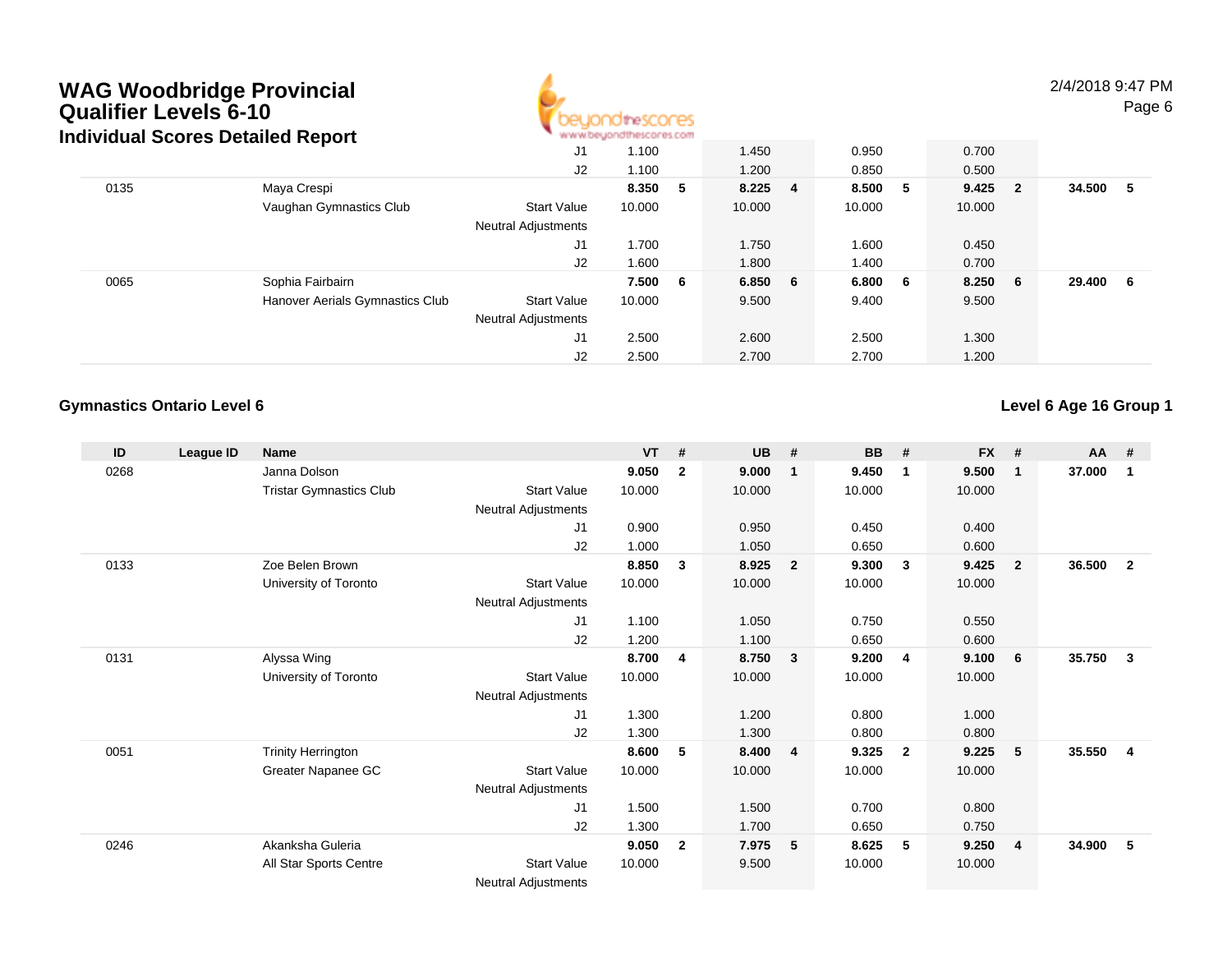

2/4/2018 9:47 PMPage 7

|                     | J1                                | 1.000        |                          | 1.550                   |                         | 1.350            | 0.800              |                          |                 |     |
|---------------------|-----------------------------------|--------------|--------------------------|-------------------------|-------------------------|------------------|--------------------|--------------------------|-----------------|-----|
|                     | J2                                | 0.900        |                          | 1.500                   |                         | 1.400            | 0.700              |                          |                 |     |
| <b>Natalie Post</b> |                                   | 9.200        |                          |                         |                         |                  |                    |                          | 34.325          | - 6 |
| Greater Napanee GC  | <b>Start Value</b>                | 10.000       |                          | 9.500                   |                         | 10.000           | 10.000             |                          |                 |     |
|                     | <b>Neutral Adjustments</b>        |              |                          |                         |                         |                  |                    |                          |                 |     |
|                     | J1                                | 0.900        |                          | 2.100                   |                         | 1.450            | 0.650              |                          |                 |     |
|                     | J2                                | 0.700        |                          | 2.200                   |                         | 1.650            | 0.700              |                          |                 |     |
| Nadia Amyotte       |                                   | <b>X.XXX</b> | $\overline{\phantom{a}}$ |                         | $\overline{\mathbf{2}}$ |                  | X.XXX              | $\overline{\phantom{a}}$ | 17.500          | -7  |
| North Bay Apollo    | <b>Start Value</b>                |              |                          | 10.000                  |                         | 10.000           |                    |                          |                 |     |
|                     | <b>Neutral Adjustments</b>        |              |                          |                         |                         |                  |                    |                          |                 |     |
|                     | J1                                |              |                          | 1.050                   |                         | 1.500            |                    |                          |                 |     |
|                     | J2                                |              |                          | 1.100                   |                         | 1.350            |                    |                          |                 |     |
|                     | Individual Scores Detailed Report |              |                          | www.beyondthescores.com |                         | 7.350 6<br>8.925 | 8.450 7<br>8.575 6 |                          | $9.325 \quad 3$ |     |

#### **Gymnastics Ontario Level 6**

**Level 6 Age 9**

| ID   | League ID | <b>Name</b>             |                            | $VT$ # |              | $UB$ #  | <b>BB</b> | - #                     | $FX$ # |                          | AA     | -#                      |
|------|-----------|-------------------------|----------------------------|--------|--------------|---------|-----------|-------------------------|--------|--------------------------|--------|-------------------------|
| 0083 |           | Ariya Schmidt           |                            | 8.850  |              | 9.375   | 9.325     | $\overline{\mathbf{2}}$ | 9.500  |                          | 37.050 |                         |
|      |           | Niagara Falls Lightning | <b>Start Value</b>         | 10.000 |              | 10.000  | 10.000    |                         | 10.000 |                          |        |                         |
|      |           |                         | <b>Neutral Adjustments</b> |        |              |         |           |                         |        |                          |        |                         |
|      |           |                         | J1                         | 1.200  |              | 0.550   | 0.650     |                         | 0.500  |                          |        |                         |
|      |           |                         | J2                         | 1.100  |              | 0.700   | 0.700     |                         | 0.500  |                          |        |                         |
| 0262 |           | Emma Ireland            |                            | 8.800  | $\mathbf{2}$ | 8.150 2 | 9.425     |                         | 9.050  | $\overline{\phantom{a}}$ | 35.425 | $\overline{\mathbf{2}}$ |
|      |           | Kanata GymnoSphere      | Start Value                | 10.000 |              | 10.000  | 10.000    |                         | 10.000 |                          |        |                         |
|      |           |                         | <b>Neutral Adjustments</b> |        |              |         |           |                         |        |                          |        |                         |
|      |           |                         | J1                         | 1.300  |              | 1.800   | 0.600     |                         | 1.000  |                          |        |                         |
|      |           |                         | J2                         | 1.100  |              | 1.900   | 0.550     |                         | 0.900  |                          |        |                         |

#### **Gymnastics Ontario Level 6**

| ID   | League ID | Name                     |                                            | $VT$ # | $UB$ #  | <b>BB</b> | - #                     | <b>FX</b> | -#  | <b>AA</b> | #  |
|------|-----------|--------------------------|--------------------------------------------|--------|---------|-----------|-------------------------|-----------|-----|-----------|----|
| 0011 |           | Arbor Rush-Wilson        |                                            | 9.450  | 9.400   | 9.650     |                         | 9.750     |     | 38.250    |    |
|      |           | Birchmount               | <b>Start Value</b>                         | 10.000 | 10.000  | 10.000    |                         | 10.000    |     |           |    |
|      |           |                          | <b>Neutral Adjustments</b>                 |        |         |           |                         |           |     |           |    |
|      |           |                          | J1                                         | 0.600  | 0.600   | 0.300     |                         | 0.200     |     |           |    |
|      |           |                          | J2                                         | 0.500  | 0.600   | 0.400     |                         | 0.300     |     |           |    |
| 0290 |           | Caylin Thorburn          |                                            | 9.450  | 8.750 3 | 9.600     | $\overline{\mathbf{2}}$ | 9.500     | - 2 | 37,300    | -2 |
|      |           | <b>Whitby Gymnastics</b> | <b>Start Value</b>                         | 10.000 | 10.000  | 10.000    |                         | 10.000    |     |           |    |
|      |           |                          | <b>Alla consult At all contact a state</b> |        |         |           |                         |           |     |           |    |

Neutral Adjustments

#### **Level 6 Age 17+**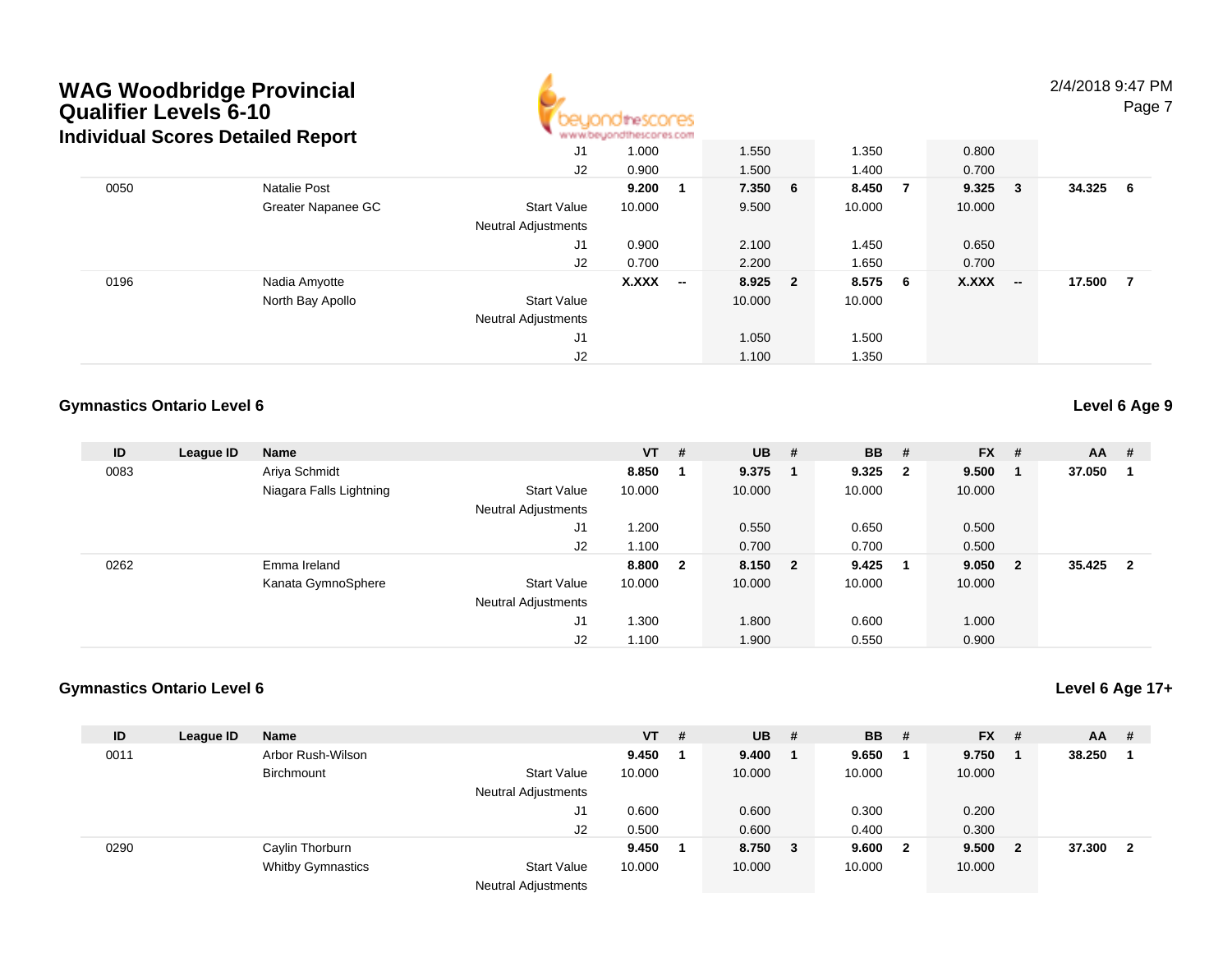

2/4/2018 9:47 PMPage 8

|      | dividual Occies Detailed Report    |                            |        |                |        |                |        |                |        |                         |        |                         |
|------|------------------------------------|----------------------------|--------|----------------|--------|----------------|--------|----------------|--------|-------------------------|--------|-------------------------|
|      |                                    | J <sub>1</sub>             | 0.600  |                | 1.300  |                | 0.450  |                | 0.500  |                         |        |                         |
|      |                                    | J <sub>2</sub>             | 0.500  |                | 1.200  |                | 0.350  |                | 0.500  |                         |        |                         |
| 0034 | Abbigael Parsons                   |                            | 9.000  | $\mathbf{3}$   | 9.175  | $\overline{2}$ | 9.150  | 5              | 9.400  | $\mathbf{3}$            | 36.725 | $\overline{\mathbf{3}}$ |
|      | <b>Evolution Gymnastics Aurora</b> | <b>Start Value</b>         | 10.000 |                | 10.000 |                | 10.000 |                | 10.000 |                         |        |                         |
|      |                                    | <b>Neutral Adjustments</b> |        |                |        |                |        |                |        |                         |        |                         |
|      |                                    | J1                         | 1.000  |                | 0.750  |                | 0.800  |                | 0.700  |                         |        |                         |
|      |                                    | J2                         | 1.000  |                | 0.900  |                | 0.900  |                | 0.500  |                         |        |                         |
| 0009 | Mia Chung                          |                            | 9.150  | $\mathbf{2}$   | 8.575  | 6              | 9.225  | $\overline{4}$ | 9.250  | $5\phantom{.0}$         | 36.200 | $\overline{4}$          |
|      | Birchmount                         | <b>Start Value</b>         | 10.000 |                | 10.000 |                | 10.000 |                | 10.000 |                         |        |                         |
|      |                                    | <b>Neutral Adjustments</b> |        |                |        |                |        |                |        |                         |        |                         |
|      |                                    | J1                         | 0.800  |                | 1.450  |                | 0.750  |                | 0.800  |                         |        |                         |
|      |                                    | J2                         | 0.900  |                | 1.400  |                | 0.800  |                | 0.700  |                         |        |                         |
| 0187 | Sarah Morden                       |                            | 8.850  | $\overline{4}$ | 8.650  | 5              | 8.150  | $\bf{8}$       | 9.350  | $\overline{\mathbf{4}}$ | 35.000 | 5                       |
|      | <b>KSG Aurora</b>                  | <b>Start Value</b>         | 10.000 |                | 10.000 |                | 10.000 |                | 10.000 |                         |        |                         |
|      |                                    | <b>Neutral Adjustments</b> |        |                |        |                |        |                |        |                         |        |                         |
|      |                                    | J1                         | 1.300  |                | 1.300  |                | 1.900  |                | 0.800  |                         |        |                         |
|      |                                    | J2                         | 1.000  |                | 1.400  |                | 1.800  |                | 0.500  |                         |        |                         |
| 0186 | Adriana Benoit-Meschino            |                            | 8.850  | $\overline{4}$ | 8.675  | 4              | 8.475  | 6              | 8.675  | $\overline{7}$          | 34.675 | 6                       |
|      | <b>KSG Aurora</b>                  | <b>Start Value</b>         | 10.000 |                | 10.000 |                | 10.000 |                | 10.000 |                         |        |                         |
|      |                                    | <b>Neutral Adjustments</b> |        |                |        |                |        |                |        |                         |        |                         |
|      |                                    | J <sub>1</sub>             | 1.200  |                | 1.250  |                | 1.450  |                | 1.400  |                         |        |                         |
|      |                                    | J2                         | 1.100  |                | 1.400  |                | 1.600  |                | 1.250  |                         |        |                         |
| 0093 | Farnaz Salimian-Rizi               |                            | 8.550  | 5              | 7.250  | $\overline{7}$ | 9.375  | $\mathbf{3}$   | 9.200  | 6                       | 34.375 | $\overline{7}$          |
|      | Richmond Hill Gymnastics Club      | <b>Start Value</b>         | 10.000 |                | 9.500  |                | 10.000 |                | 10.000 |                         |        |                         |
|      |                                    | Neutral Adjustments        |        |                |        |                |        |                |        |                         |        |                         |
|      |                                    | J1                         | 1.400  |                | 2.400  |                | 0.600  |                | 0.800  |                         |        |                         |
|      |                                    | J2                         | 1.500  |                | 2.100  |                | 0.650  |                | 0.800  |                         |        |                         |
| 0066 | Katie Myatt                        |                            | 7.650  | 6              | 5.850  | 8              | 8.225  | $\overline{7}$ | 7.800  | 8                       | 29.525 | 8                       |
|      | Hanover Aerials Gymnastics Club    | <b>Start Value</b>         | 10.000 |                | 8.500  |                | 10.000 |                | 9.500  |                         |        |                         |
|      |                                    | <b>Neutral Adjustments</b> |        |                |        |                |        |                |        |                         |        |                         |
|      |                                    | J1                         | 2.500  |                | 2.700  |                | 1.750  |                | 1.600  |                         |        |                         |
|      |                                    | J2                         | 2.200  |                | 2.600  |                | 1.800  |                | 1.800  |                         |        |                         |
|      |                                    |                            |        |                |        |                |        |                |        |                         |        |                         |

#### **Gymnastics Ontario Level 6**

| ID   | League ID | <b>Name</b>        |                     | <b>VT</b> | UB     | <b>BB</b> | <b>FX</b> | AA     | # |
|------|-----------|--------------------|---------------------|-----------|--------|-----------|-----------|--------|---|
| 0076 |           | Amelia Wild        |                     | 9.050     | 8.750  | 9.450     | 9.600     | 36.850 |   |
|      |           | London Gym Academy | <b>Start Value</b>  | 10.000    | 10.000 | 10.000    | 10.000    |        |   |
|      |           |                    | Neutral Adjustments |           |        |           |           |        |   |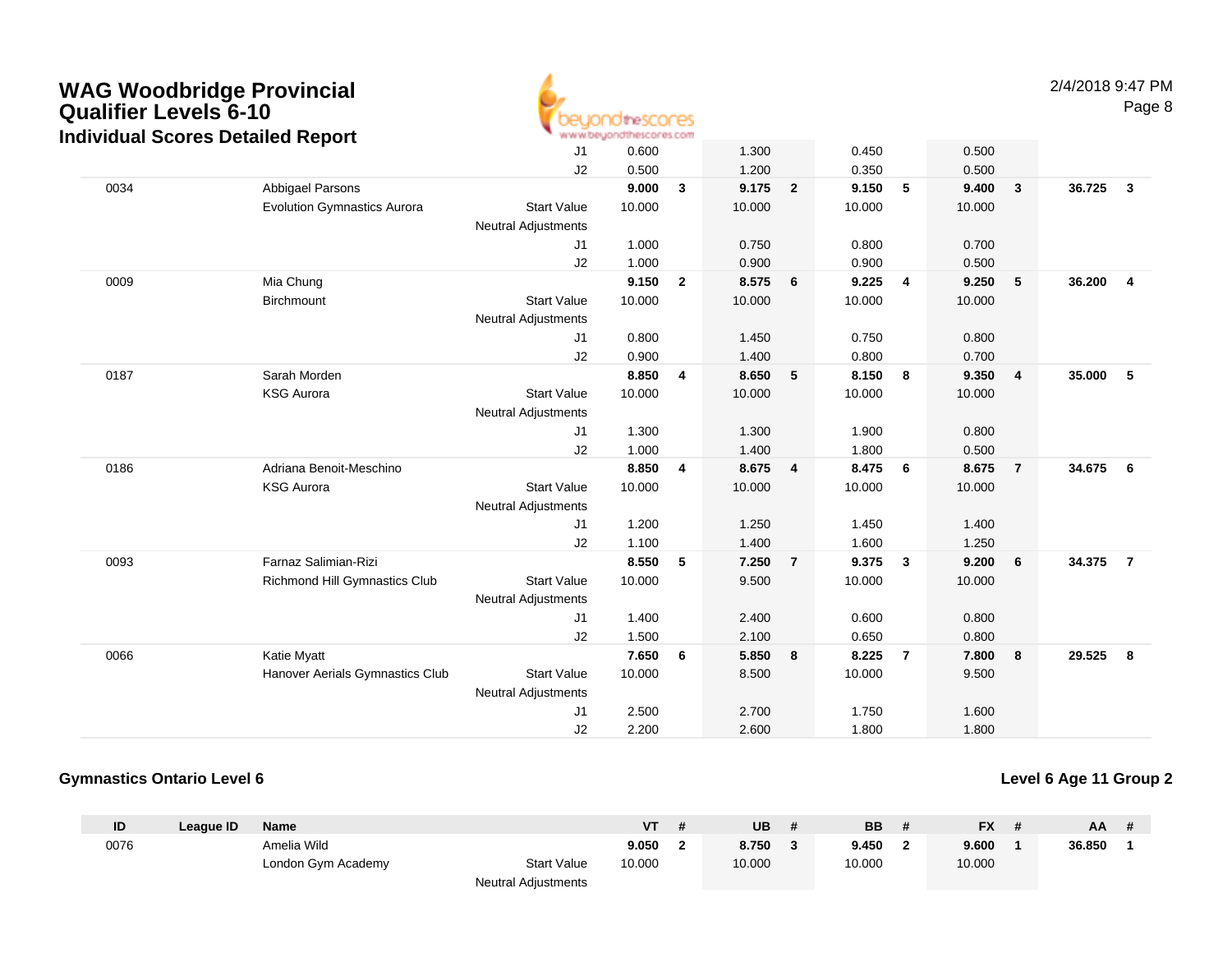

2/4/2018 9:47 PMPage 9

|      |                            | J <sub>1</sub>             | 0.900  |              | 1.400  |                | 0.450  |                | 0.400  |                         |        |                         |
|------|----------------------------|----------------------------|--------|--------------|--------|----------------|--------|----------------|--------|-------------------------|--------|-------------------------|
|      |                            | J2                         | 1.000  |              | 1.100  |                | 0.650  |                | 0.400  |                         |        |                         |
| 0241 | Ava Tan Ramos              |                            | 8.650  | 3            | 9.225  | $\mathbf{1}$   | 9.525  | $\overline{1}$ | 9.450  | $\overline{\mathbf{2}}$ | 36.850 | $\mathbf{1}$            |
|      | All Star Sports Centre     | <b>Start Value</b>         | 10.000 |              | 10.000 |                | 10.000 |                | 10.000 |                         |        |                         |
|      |                            | <b>Neutral Adjustments</b> |        |              |        |                |        |                |        |                         |        |                         |
|      |                            | J1                         | 1.400  |              | 0.800  |                | 0.500  |                | 0.500  |                         |        |                         |
|      |                            | J2                         | 1.300  |              | 0.750  |                | 0.450  |                | 0.600  |                         |        |                         |
| 0073 | Abbey Blais                |                            | 9.300  | $\mathbf{1}$ | 8.550  | 6              | 8.975  | 5              | 9.450  | $\overline{\mathbf{2}}$ | 36.275 | $\overline{\mathbf{2}}$ |
|      | London Gym Academy         | <b>Start Value</b>         | 10.000 |              | 10.000 |                | 10.000 |                | 10.000 |                         |        |                         |
|      |                            | <b>Neutral Adjustments</b> |        |              |        |                |        |                |        |                         |        |                         |
|      |                            | J1                         | 0.800  |              | 1.500  |                | 1.050  |                | 0.650  |                         |        |                         |
|      |                            | J2                         | 0.600  |              | 1.400  |                | 1.000  |                | 0.450  |                         |        |                         |
| 0159 | Lily Lombardo              |                            | 8.650  | 3            | 8.800  | $\overline{2}$ | 9.350  | $\mathbf{3}$   | 9.250  | $\overline{\mathbf{4}}$ | 36.050 | $\mathbf{3}$            |
|      | <b>Winstars Gymnastics</b> | <b>Start Value</b>         | 10.000 |              | 10.000 |                | 10.000 |                | 10.000 |                         |        |                         |
|      |                            | <b>Neutral Adjustments</b> |        |              |        |                |        |                |        |                         |        |                         |
|      |                            | J1                         | 1.200  |              | 1.350  |                | 0.600  |                | 0.700  |                         |        |                         |
|      |                            | J2                         | 1.500  |              | 1.050  |                | 0.700  |                | 0.800  |                         |        |                         |
| 0056 | Sienna Stajduhar           |                            | 8.550  | 5            | 8.625  | 5              | 9.075  | $\overline{4}$ | 9.175  | $-5$                    | 35.425 | $\overline{4}$          |
|      | <b>Guelph Saultos</b>      | <b>Start Value</b>         | 10.000 |              | 10.000 |                | 10.000 |                | 10.000 |                         |        |                         |
|      |                            | <b>Neutral Adjustments</b> |        |              |        |                |        |                |        |                         |        |                         |
|      |                            | J1                         | 1.500  |              | 1.350  |                | 0.850  |                | 0.850  |                         |        |                         |
|      |                            | J2                         | 1.400  |              | 1.400  |                | 1.000  |                | 0.800  |                         |        |                         |
| 0234 | Shemiah Ranger             |                            | 8.600  | 4            | 8.550  | 6              | 8.800  | 6              | 9.400  | $\overline{\mathbf{3}}$ | 35.350 | - 5                     |
|      | All Star Sports Centre     | <b>Start Value</b>         | 10.000 |              | 10.000 |                | 10.000 |                | 10.000 |                         |        |                         |
|      |                            | <b>Neutral Adjustments</b> |        |              |        |                |        |                |        |                         |        |                         |
|      |                            | J1                         | 1.400  |              | 1.400  |                | 1.200  |                | 0.700  |                         |        |                         |
|      |                            | J2                         | 1.400  |              | 1.500  |                | 1.200  |                | 0.500  |                         |        |                         |
| 0188 | Paige JnBaptiste           |                            | 8.150  | 6            | 8.700  | 4              | 8.775  | $\overline{7}$ | 9.175  | 5                       | 34.800 | 6                       |
|      | Northumberland             | <b>Start Value</b>         | 10.000 |              | 10.000 |                | 10.000 |                | 10.000 |                         |        |                         |
|      |                            | <b>Neutral Adjustments</b> |        |              |        |                |        |                |        |                         |        |                         |
|      |                            | J1                         | 2.000  |              | 1.200  |                | 1.250  |                | 0.950  |                         |        |                         |
|      |                            | J2                         | 1.700  |              | 1.400  |                | 1.200  |                | 0.700  |                         |        |                         |

#### **Gymnastics Ontario Level 6**

| ID   | League ID | <b>Name</b>               |                            | VT     | UB     | <b>BB</b> | <b>FX</b> | AA.    |  |
|------|-----------|---------------------------|----------------------------|--------|--------|-----------|-----------|--------|--|
| 0021 |           | Rachelle Huriptyo         |                            | 9.200  | 9.000  | 9.425     | 9.450     | 37.075 |  |
|      |           | Discovery Gymnastics Club | <b>Start Value</b>         | 10.000 | 10.000 | 10.000    | 10.000    |        |  |
|      |           |                           | <b>Neutral Adjustments</b> |        |        |           |           |        |  |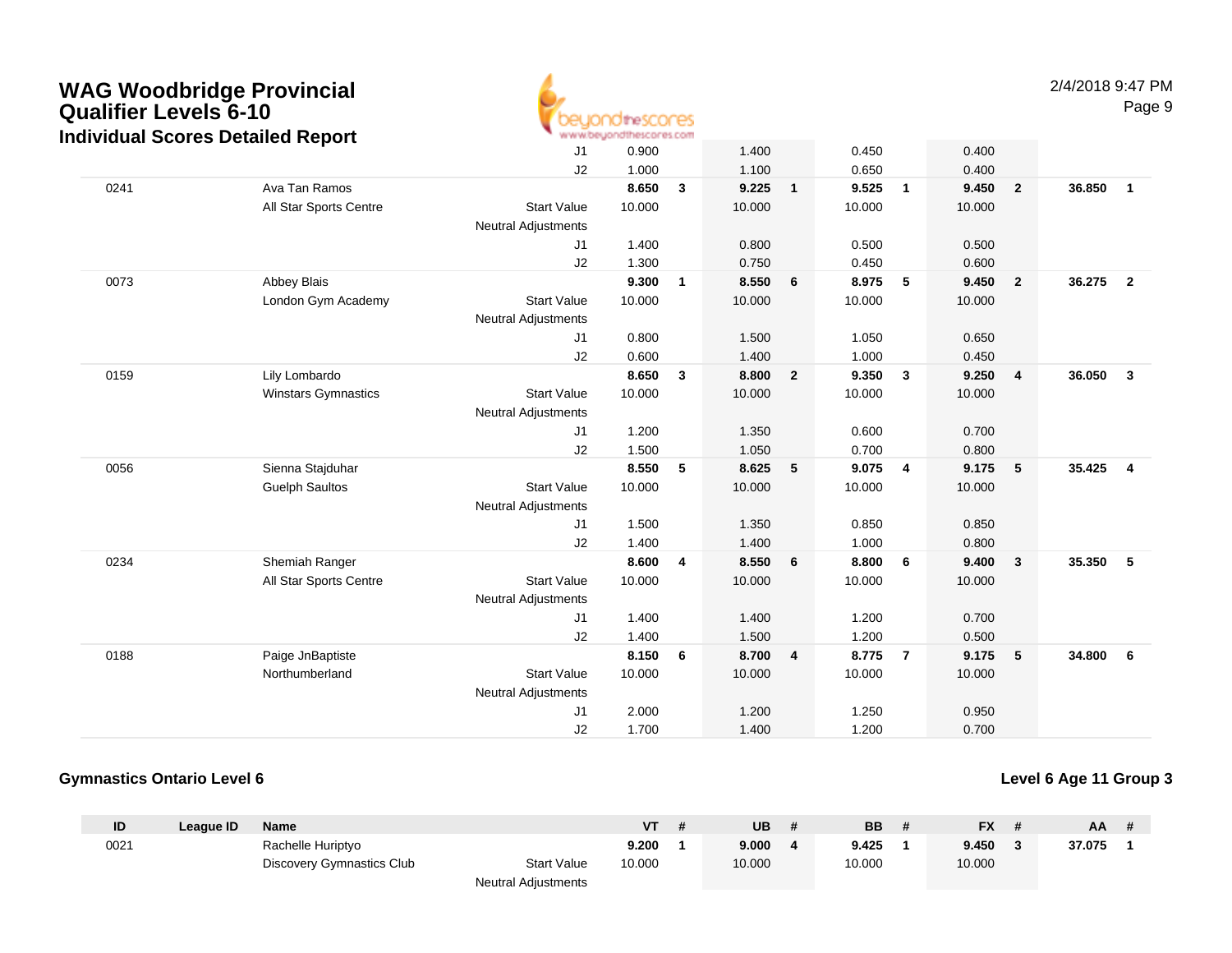

2/4/2018 9:47 PMPage 10

|      |                                     | J1                         | 0.700  |                | 1.000  |                 | 0.500  |                | 0.600  |                         |        |                         |
|------|-------------------------------------|----------------------------|--------|----------------|--------|-----------------|--------|----------------|--------|-------------------------|--------|-------------------------|
|      |                                     | J2                         | 0.900  |                | 1.000  |                 | 0.650  |                | 0.500  |                         |        |                         |
| 0287 | Lauren Graham                       |                            | 8.850  | $\mathbf{3}$   | 9.250  | $\mathbf{1}$    | 9.200  | $\mathbf{3}$   | 9.625  | $\overline{1}$          | 36.925 | $\overline{2}$          |
|      | <b>Global Gymnastics</b>            | <b>Start Value</b>         | 10.000 |                | 10.000 |                 | 10.000 |                | 10.000 |                         |        |                         |
|      |                                     | <b>Neutral Adjustments</b> |        |                |        |                 |        |                |        |                         |        |                         |
|      |                                     | J1                         | 1.100  |                | 0.800  |                 | 0.850  |                | 0.350  |                         |        |                         |
|      |                                     | J2                         | 1.200  |                | 0.700  |                 | 0.750  |                | 0.400  |                         |        |                         |
| 0024 | Maja Ristich                        |                            | 8.950  | $\mathbf{2}$   | 9.200  | $\overline{2}$  | 8.775  | 6              | 9.600  | $\overline{\mathbf{2}}$ | 36.525 | $\mathbf{3}$            |
|      | <b>Discovery Gymnastics Club</b>    | <b>Start Value</b>         | 10.000 |                | 10.000 |                 | 9.300  |                | 10.000 |                         |        |                         |
|      |                                     | <b>Neutral Adjustments</b> |        |                |        |                 |        |                |        |                         |        |                         |
|      |                                     | J1                         | 1.000  |                | 0.750  |                 | 0.500  |                | 0.400  |                         |        |                         |
|      |                                     | J2                         | 1.100  |                | 0.850  |                 | 0.550  |                | 0.400  |                         |        |                         |
| 0261 | Victoria Beaudin                    |                            | 8.850  | $\mathbf{3}$   | 8.800  | $5\phantom{.0}$ | 9.150  | $\overline{4}$ | 8.575  | $\boldsymbol{8}$        | 35.375 | $\overline{\mathbf{4}}$ |
|      | Kanata GymnoSphere                  | <b>Start Value</b>         | 10.000 |                | 10.000 |                 | 10.000 |                | 10.000 |                         |        |                         |
|      |                                     | <b>Neutral Adjustments</b> |        |                |        |                 |        |                |        |                         |        |                         |
|      |                                     | J <sub>1</sub>             | 1.000  |                | 1.100  |                 | 0.850  |                | 1.400  |                         |        |                         |
|      |                                     | J2                         | 1.300  |                | 1.300  |                 | 0.850  |                | 1.450  |                         |        |                         |
| 0057 | Kailyn Almeida                      |                            | 7.950  | $\overline{7}$ | 9.075  | 3               | 8.950  | 5              | 9.200  | $6\phantom{1}6$         | 35.175 | 5                       |
|      | <b>Guelph Saultos</b>               | <b>Start Value</b>         | 10.000 |                | 10.000 |                 | 10.000 |                | 10.000 |                         |        |                         |
|      |                                     | <b>Neutral Adjustments</b> |        |                |        |                 |        |                |        |                         |        |                         |
|      |                                     | J <sub>1</sub>             | 2.200  |                | 0.950  |                 | 1.000  |                | 0.850  |                         |        |                         |
|      |                                     | J2                         | 1.900  |                | 0.900  |                 | 1.100  |                | 0.750  |                         |        |                         |
| 0172 | Ava Giacomelli                      |                            | 8.600  | 4              | 8.600  | 6               | 8.675  | $\overline{7}$ | 9.250  | 5                       | 35.125 | 6                       |
|      | Woodbridge Academy of<br>Gymnastics | <b>Start Value</b>         | 10.000 |                | 10.000 |                 | 10.000 |                | 10.000 |                         |        |                         |
|      |                                     | <b>Neutral Adjustments</b> |        |                |        |                 |        |                |        |                         |        |                         |
|      |                                     | J <sub>1</sub>             | 1.300  |                | 1.500  |                 | 1.250  |                | 0.800  |                         |        |                         |
|      |                                     | J2                         | 1.500  |                | 1.300  |                 | 1.400  |                | 0.700  |                         |        |                         |
| 0281 | Olivia Slaney                       |                            | 8.150  | 6              | 8.300  | $\overline{7}$  | 9.325  | $\overline{2}$ | 9.100  | $\overline{7}$          | 34.875 | $\overline{7}$          |
|      | <b>Adrenaline Gymnastics</b>        | <b>Start Value</b>         | 10.000 |                | 9.400  |                 | 10.000 |                | 10.000 |                         |        |                         |
|      |                                     | <b>Neutral Adjustments</b> |        |                |        |                 |        |                |        |                         |        |                         |
|      |                                     | J <sub>1</sub>             | 2.000  |                | 1.200  |                 | 0.700  |                | 1.000  |                         |        |                         |
|      |                                     | J2                         | 1.700  |                | 1.000  |                 | 0.650  |                | 0.800  |                         |        |                         |
| 0235 | Olivia D'Ambrosio                   |                            | 8.200  | 5              | 8.250  | 8               | 8.425  | 8              | 9.325  | $\overline{4}$          | 34.200 | 8                       |
|      | All Star Sports Centre              | <b>Start Value</b>         | 10.000 |                | 10.000 |                 | 10.000 |                | 10.000 |                         |        |                         |
|      |                                     | <b>Neutral Adjustments</b> |        |                |        |                 |        |                |        |                         |        |                         |
|      |                                     | J1                         | 1.800  |                | 1.800  |                 | 1.550  |                | 0.650  |                         |        |                         |
|      |                                     | J2                         | 1.800  |                | 1.700  |                 | 1.600  |                | 0.700  |                         |        |                         |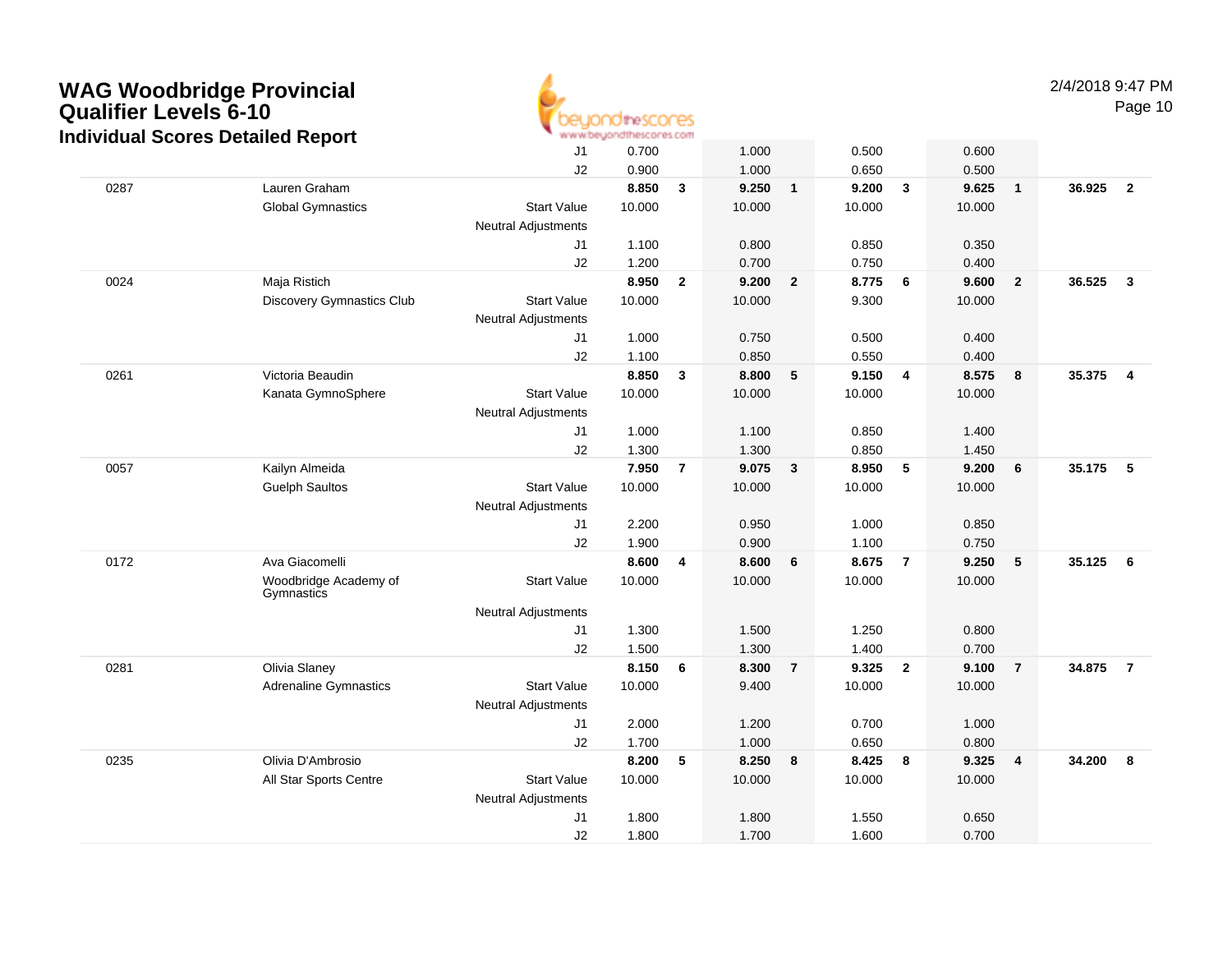

### **Gymnastics Ontario Level 6**

| ID   | <b>League ID</b> | Name                             |                            | VT     | $\#$                    | <b>UB</b> | #                       | <b>BB</b> | #                       | <b>FX</b> | $\pmb{\#}$     | <b>AA</b> | #                       |
|------|------------------|----------------------------------|----------------------------|--------|-------------------------|-----------|-------------------------|-----------|-------------------------|-----------|----------------|-----------|-------------------------|
| 0255 |                  | Cassidy Vrhovnik                 |                            | 8.800  | $\overline{\mathbf{3}}$ | 9.125     | $\overline{2}$          | 9.550     | $\overline{2}$          | 9.600     | $\overline{2}$ | 37.075    | $\overline{1}$          |
|      |                  | Kanata GymnoSphere               | <b>Start Value</b>         | 10.000 |                         | 10.000    |                         | 10.000    |                         | 10.000    |                |           |                         |
|      |                  |                                  | <b>Neutral Adjustments</b> |        |                         |           |                         |           |                         |           |                |           |                         |
|      |                  |                                  | J1                         | 1.200  |                         | 0.950     |                         | 0.350     |                         | 0.300     |                |           |                         |
|      |                  |                                  | J2                         | 1.200  |                         | 0.800     |                         | 0.550     |                         | 0.500     |                |           |                         |
| 0020 |                  | Lizzie Fitzsimmons               |                            | 8.750  | $\overline{4}$          | 8.700     | $\overline{4}$          | 9.600     | $\mathbf{1}$            | 9.650     | 1              | 36.700    | $\overline{2}$          |
|      |                  | <b>Discovery Gymnastics Club</b> | <b>Start Value</b>         | 10.000 |                         | 10.000    |                         | 10.000    |                         | 10.000    |                |           |                         |
|      |                  |                                  | Neutral Adjustments        |        |                         |           |                         |           |                         |           |                |           |                         |
|      |                  |                                  | J1                         | 1.100  |                         | 1.300     |                         | 0.450     |                         | 0.350     |                |           |                         |
|      |                  |                                  | J2                         | 1.400  |                         | 1.300     |                         | 0.350     |                         | 0.350     |                |           |                         |
| 0239 |                  | Kennedi Stevenson                |                            | 9.400  | $\mathbf{1}$            | 9.100     | $\overline{\mathbf{3}}$ | 8.525     | 6                       | 9.550     | $\overline{4}$ | 36.575    | $\overline{\mathbf{3}}$ |
|      |                  | All Star Sports Centre           | <b>Start Value</b>         | 10.000 |                         | 10.000    |                         | 10.000    |                         | 10.000    |                |           |                         |
|      |                  |                                  | <b>Neutral Adjustments</b> |        |                         |           |                         |           |                         |           |                |           |                         |
|      |                  |                                  | J1                         | 0.600  |                         | 0.850     |                         | 1.550     |                         | 0.450     |                |           |                         |
|      |                  |                                  | J2                         | 0.600  |                         | 0.950     |                         | 1.400     |                         | 0.450     |                |           |                         |
| 0220 |                  | Kaitlyn Roberts                  |                            | 8.250  | $\overline{7}$          | 9.400     | $\overline{\mathbf{1}}$ | 9.300     | $\overline{4}$          | 9.575     | $\mathbf{3}$   | 36.525    | $\overline{\mathbf{4}}$ |
|      |                  | <b>Glendon Gymnastics</b>        | <b>Start Value</b>         | 10.000 |                         | 10.000    |                         | 10.000    |                         | 10.000    |                |           |                         |
|      |                  |                                  | Neutral Adjustments        |        |                         |           |                         |           |                         |           |                |           |                         |
|      |                  |                                  | J <sub>1</sub>             | 1.800  |                         | 0.500     |                         | 0.650     |                         | 0.350     |                |           |                         |
|      |                  |                                  | J2                         | 1.700  |                         | 0.700     |                         | 0.750     |                         | 0.500     |                |           |                         |
| 0107 |                  | Leah Rickwood                    |                            | 9.000  | $\overline{2}$          | 8.250     | 6                       | 9.450     | $\overline{\mathbf{3}}$ | 9.300     | 6              | 36.000    | 5                       |
|      |                  | St. Thomas Elgin                 | <b>Start Value</b>         | 10.000 |                         | 10.000    |                         | 10.000    |                         | 10.000    |                |           |                         |
|      |                  |                                  | <b>Neutral Adjustments</b> |        |                         |           |                         |           |                         |           |                |           |                         |
|      |                  |                                  | J1                         | 1.000  |                         | 1.850     |                         | 0.600     |                         | 0.750     |                |           |                         |
|      |                  |                                  | J2                         | 1.000  |                         | 1.650     |                         | 0.500     |                         | 0.650     |                |           |                         |
| 0156 |                  | Marissa Donatelli                |                            | 8.400  | 6                       | 8.700     | $\overline{\mathbf{4}}$ | 9.300     | $\overline{4}$          | 9.450     | ${\bf 5}$      | 35.850    | $6\phantom{1}6$         |
|      |                  | Winstars Gymnastics              | <b>Start Value</b>         | 10.000 |                         | 10.000    |                         | 10.000    |                         | 10.000    |                |           |                         |
|      |                  |                                  | Neutral Adjustments        |        |                         |           |                         |           |                         |           |                |           |                         |
|      |                  |                                  | J1                         | 1.600  |                         | 1.200     |                         | 0.600     |                         | 0.550     |                |           |                         |
|      |                  |                                  | J2                         | 1.600  |                         | 1.400     |                         | 0.800     |                         | 0.550     |                |           |                         |
| 0025 |                  | Ellie Scarola                    |                            | 8.500  | 5                       | 8.400     | 5                       | 8.850     | 5                       | 9.300     | 6              | 35.050    | $\overline{7}$          |
|      |                  | <b>Discovery Gymnastics Club</b> | <b>Start Value</b>         | 10.000 |                         | 10.000    |                         | 10.000    |                         | 10.000    |                |           |                         |
|      |                  |                                  | <b>Neutral Adjustments</b> |        |                         |           |                         |           |                         |           |                |           |                         |
|      |                  |                                  | J1                         | 1.400  |                         | 1.500     |                         | 1.100     |                         | 0.800     |                |           |                         |
|      |                  |                                  | J2                         | 1.600  |                         | 1.700     |                         | 1.200     |                         | 0.600     |                |           |                         |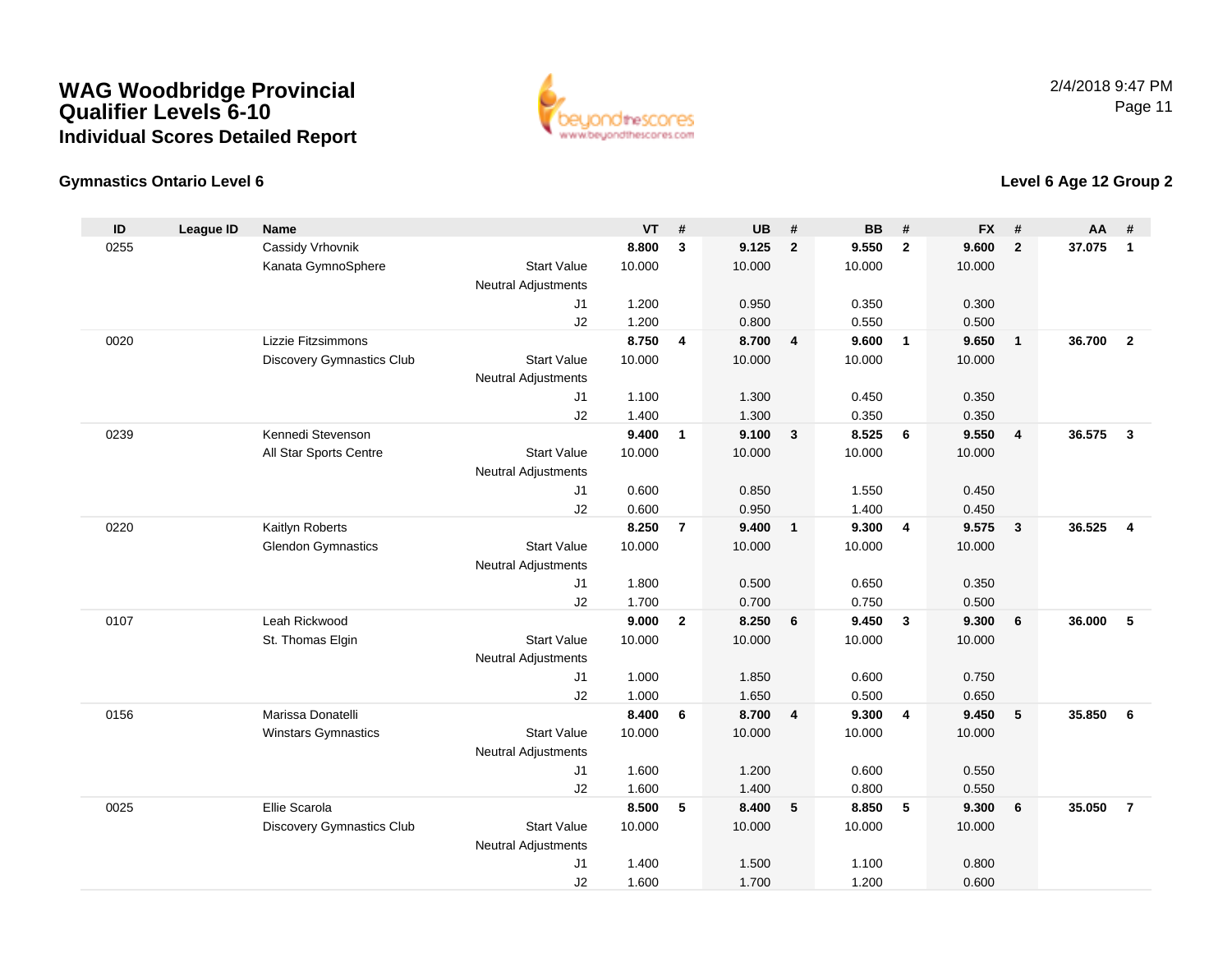

### **Gymnastics Ontario Level 6**

| ID   | <b>League ID</b> | <b>Name</b>                |                                  | <b>VT</b> | #                       | <b>UB</b> | #                       | <b>BB</b> | #              | <b>FX</b> | #               | <b>AA</b> | #                       |
|------|------------------|----------------------------|----------------------------------|-----------|-------------------------|-----------|-------------------------|-----------|----------------|-----------|-----------------|-----------|-------------------------|
| 0217 |                  | Olivia Silva               |                                  | 9.100     | $\mathbf{1}$            | 8.900     | $\overline{4}$          | 9.275     | $\mathbf{1}$   | 9.225     | $\overline{4}$  | 36.500    | $\overline{1}$          |
|      |                  | <b>Glendon Gymnastics</b>  | <b>Start Value</b>               | 10.000    |                         | 10.000    |                         | 10.000    |                | 10.000    |                 |           |                         |
|      |                  |                            | <b>Neutral Adjustments</b>       |           |                         |           |                         |           |                |           |                 |           |                         |
|      |                  |                            | J <sub>1</sub>                   | 1.000     |                         | 1.000     |                         | 0.750     |                | 0.750     |                 |           |                         |
|      |                  |                            | J2                               | 0.800     |                         | 1.200     |                         | 0.700     |                | 0.800     |                 |           |                         |
| 0157 |                  | Nyah Douglas               |                                  | 8.900     | $\overline{2}$          | 9.100     | $\overline{\mathbf{2}}$ | 8.900     | 5              | 9.500     | $\mathbf{1}$    | 36.400    | $\overline{2}$          |
|      |                  | <b>Winstars Gymnastics</b> | <b>Start Value</b>               | 10.000    |                         | 10.000    |                         | 10.000    |                | 10.000    |                 |           |                         |
|      |                  |                            | <b>Neutral Adjustments</b>       |           |                         |           |                         |           |                |           |                 |           |                         |
|      |                  |                            | J1                               | 1.100     |                         | 1.000     |                         | 1.150     |                | 0.500     |                 |           |                         |
|      |                  |                            | J2                               | 1.100     |                         | 0.800     |                         | 1.050     |                | 0.500     |                 |           |                         |
| 0189 |                  | <b>Cruz Nevin</b>          |                                  | 8.700     | 3                       | 9.225     | $\overline{1}$          | 9.000     | $\overline{4}$ | 9.350     | $\overline{2}$  | 36.275    | $\mathbf{3}$            |
|      |                  | Northumberland             | <b>Start Value</b>               | 10.000    |                         | 10.000    |                         | 10.000    |                | 10.000    |                 |           |                         |
|      |                  |                            | <b>Neutral Adjustments</b><br>J1 | 1.400     |                         | 0.700     |                         | 1.000     |                | 0.600     |                 |           |                         |
|      |                  |                            | J2                               | 1.200     |                         | 0.850     |                         | 1.000     |                | 0.700     |                 |           |                         |
| 0236 |                  | Mikayla Clements           |                                  | 8.550     | $\overline{\mathbf{4}}$ | 8.650     | 5                       | 9.100     | $\mathbf{3}$   | 9.300     | $\mathbf{3}$    | 35.600    | $\overline{\mathbf{4}}$ |
|      |                  | All Star Sports Centre     | <b>Start Value</b>               | 10.000    |                         | 10.000    |                         | 10.000    |                | 10.000    |                 |           |                         |
|      |                  |                            | <b>Neutral Adjustments</b>       |           |                         |           |                         |           |                |           |                 |           |                         |
|      |                  |                            | J <sub>1</sub>                   | 1.500     |                         | 1.400     |                         | 1.000     |                | 0.700     |                 |           |                         |
|      |                  |                            | J2                               | 1.400     |                         | 1.300     |                         | 0.800     |                | 0.700     |                 |           |                         |
| 0201 |                  | Maeve Blake                |                                  | 8.500     | 5                       | 8.175     | $6\phantom{1}6$         | 9.200     | $\overline{2}$ | 9.225     | 4               | 35.100    | 5                       |
|      |                  | North Bay Apollo           | <b>Start Value</b>               | 10.000    |                         | 10.000    |                         | 10.000    |                | 10.000    |                 |           |                         |
|      |                  |                            | <b>Neutral Adjustments</b>       |           |                         |           |                         |           |                |           |                 |           |                         |
|      |                  |                            | J1                               | 1.500     |                         | 1.750     |                         | 0.850     |                | 0.750     |                 |           |                         |
|      |                  |                            | J2                               | 1.500     |                         | 1.900     |                         | 0.750     |                | 0.800     |                 |           |                         |
| 0218 |                  | Lilah Buchanan             |                                  | 8.450     | 6                       | 9.000     | $\overline{\mathbf{3}}$ | 9.000     | $\overline{4}$ | 8.400     | 6               | 34.850    | 6                       |
|      |                  | <b>Glendon Gymnastics</b>  | <b>Start Value</b>               | 10.000    |                         | 10.000    |                         | 10.000    |                | 9.200     |                 |           |                         |
|      |                  |                            | <b>Neutral Adjustments</b>       |           |                         |           |                         |           |                |           |                 |           |                         |
|      |                  |                            | J1                               | 1.500     |                         | 1.050     |                         | 1.050     |                | 0.900     |                 |           |                         |
|      |                  |                            | J2                               | 1.600     |                         | 0.950     |                         | 0.950     |                | 0.700     |                 |           |                         |
| 0030 |                  | Mia Mosgopoulos            |                                  | 8.500     | 5                       | 8.075     | $\overline{7}$          | 8.375     | 6              | 8.700     | $5\phantom{.0}$ | 33.650    | $\overline{7}$          |
|      |                  | Ajax Acro's Gym Club       | <b>Start Value</b>               | 10.000    |                         | 9.500     |                         | 10.000    |                | 10.000    |                 |           |                         |
|      |                  |                            | Neutral Adjustments              |           |                         |           |                         |           |                |           |                 |           |                         |
|      |                  |                            | J <sub>1</sub>                   | 1.500     |                         | 1.450     |                         | 1.600     |                | 1.400     |                 |           |                         |
|      |                  |                            | J2                               | 1.500     |                         | 1.400     |                         | 1.650     |                | 1.200     |                 |           |                         |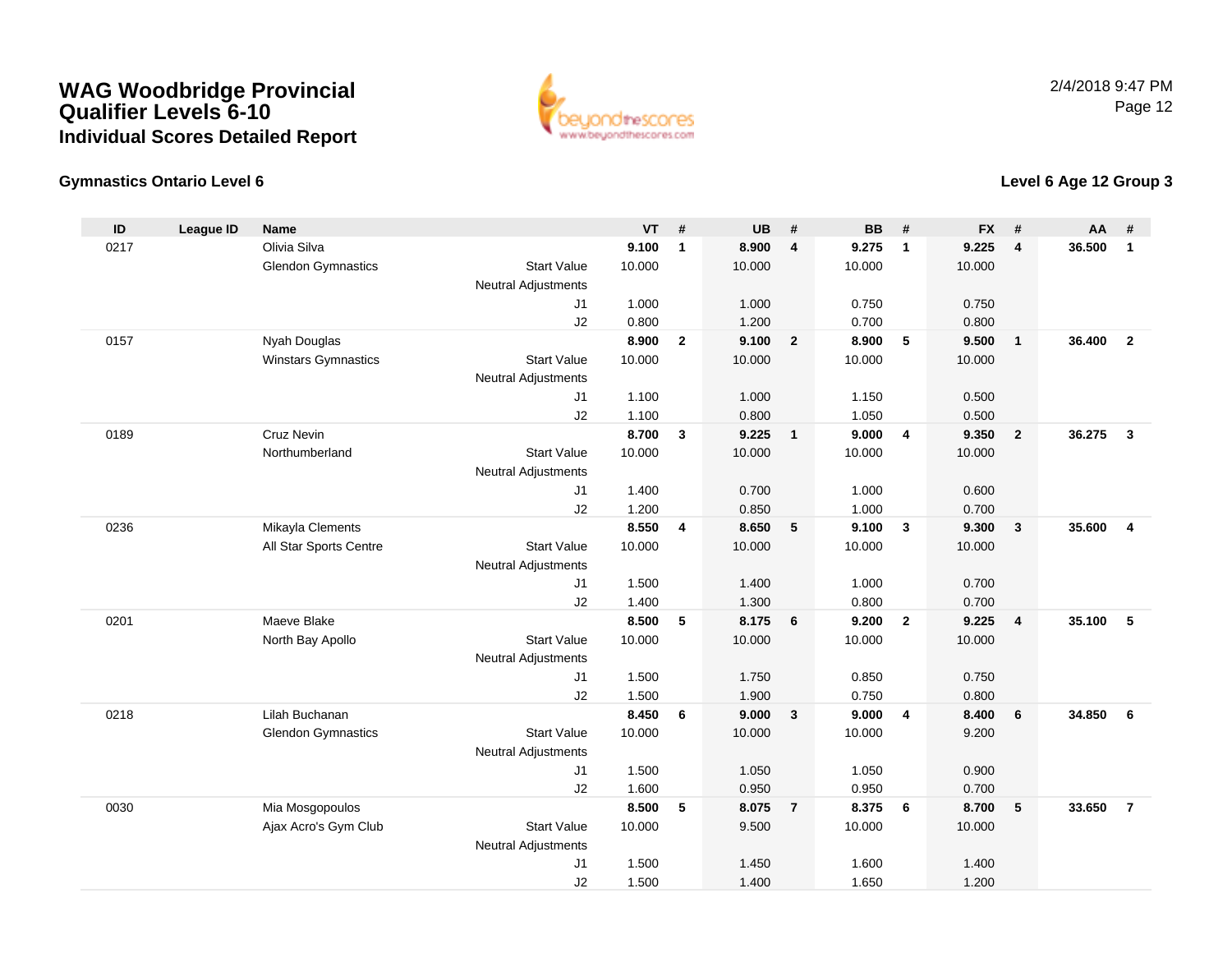

### **Gymnastics Ontario Level 6**

| ID   | <b>League ID</b> | <b>Name</b>             |                            | VT     | #                       | <b>UB</b>    | #                       | <b>BB</b> | #              | <b>FX</b> | #              | <b>AA</b> | #              |
|------|------------------|-------------------------|----------------------------|--------|-------------------------|--------------|-------------------------|-----------|----------------|-----------|----------------|-----------|----------------|
| 0254 |                  | Sandrine Dwivedi        |                            | 9.100  | $\mathbf{2}$            | 9.450        | $\overline{\mathbf{1}}$ | 8.675     | 5              | 9.425     | $\mathbf{1}$   | 36.650    | $\mathbf{1}$   |
|      |                  | Kanata GymnoSphere      | <b>Start Value</b>         | 10.000 |                         | 10.000       |                         | 10.000    |                | 10.000    |                |           |                |
|      |                  |                         | <b>Neutral Adjustments</b> |        |                         |              |                         |           |                |           |                |           |                |
|      |                  |                         | J <sub>1</sub>             | 0.800  |                         | 0.500        |                         | 1.250     |                | 0.550     |                |           |                |
|      |                  |                         | J2                         | 1.000  |                         | 0.600        |                         | 1.400     |                | 0.600     |                |           |                |
| 0119 |                  | Yasmine Movahedi        |                            | 9.300  | $\mathbf{1}$            | 8.700        | $\overline{\mathbf{3}}$ | 9.225     | $\overline{1}$ | 9.275     | $\overline{2}$ | 36,500    | $\overline{2}$ |
|      |                  | University of Toronto   | <b>Start Value</b>         | 10.000 |                         | 10.000       |                         | 10.000    |                | 10.000    |                |           |                |
|      |                  |                         | <b>Neutral Adjustments</b> |        |                         |              |                         |           |                |           |                |           |                |
|      |                  |                         | J1                         | 0.700  |                         | 1.200        |                         | 0.850     |                | 0.800     |                |           |                |
|      |                  |                         | J2                         | 0.700  |                         | 1.400        |                         | 0.700     |                | 0.650     |                |           |                |
| 0120 |                  | Ayanna Gramolini        |                            | 8.450  | $\overline{\mathbf{4}}$ | 9.300        | $\overline{2}$          | 9.125     | $\overline{2}$ | 9.175     | 4              | 36.050    | 3              |
|      |                  | University of Toronto   | <b>Start Value</b>         | 10.000 |                         | 10.000       |                         | 10.000    |                | 10.000    |                |           |                |
|      |                  |                         | <b>Neutral Adjustments</b> |        |                         |              |                         |           |                |           |                |           |                |
|      |                  |                         | J1                         | 1.400  |                         | 0.750        |                         | 0.950     |                | 0.900     |                |           |                |
|      |                  |                         | J2                         | 1.700  |                         | 0.650        |                         | 0.800     |                | 0.750     |                |           |                |
| 0106 |                  | <b>Clare Morrow</b>     |                            | 8.600  | $\mathbf{3}$            | 8.025        | 6                       | 9.075     | $\overline{4}$ | 8.950     | 6              | 34.650    | $\overline{4}$ |
|      |                  | St. Thomas Elgin        | <b>Start Value</b>         | 10.000 |                         | 9.500        |                         | 10.000    |                | 10.000    |                |           |                |
|      |                  |                         | <b>Neutral Adjustments</b> |        |                         |              |                         |           |                |           |                |           |                |
|      |                  |                         | J <sub>1</sub>             | 1.300  |                         | 1.450        |                         | 1.000     |                | 1.000     |                |           |                |
|      |                  |                         | J2                         | 1.500  |                         | 1.500        |                         | 0.850     |                | 1.100     |                |           |                |
| 0041 |                  | <b>Isabella Colp</b>    |                            | 8.100  | $\overline{7}$          | 8.625        | $\overline{4}$          | 8.625     | 6              | 9.200     | $\mathbf{3}$   | 34.550    | 5              |
|      |                  | <b>Gymnastic Giants</b> | <b>Start Value</b>         | 10.000 |                         | 10.000       |                         | 10.000    |                | 10.000    |                |           |                |
|      |                  |                         | <b>Neutral Adjustments</b> |        |                         |              |                         |           |                |           |                |           |                |
|      |                  |                         | J1                         | 1.800  |                         | 1.350        |                         | 1.300     |                | 0.800     |                |           |                |
|      |                  |                         | J2                         | 2.000  |                         | 1.400        |                         | 1.450     |                | 0.800     |                |           |                |
| 0032 |                  | <b>Hailey Maguire</b>   |                            | 8.300  | 6                       | 8.575        | 5                       | 8.475     | $\overline{7}$ | 9.050     | ${\bf 5}$      | 34.400    | 6              |
|      |                  | Ajax Acro's Gym Club    | <b>Start Value</b>         | 10.000 |                         | 10.000       |                         | 9.900     |                | 10.000    |                |           |                |
|      |                  |                         | <b>Neutral Adjustments</b> |        |                         |              |                         |           |                |           |                |           |                |
|      |                  |                         | J1                         | 1.600  |                         | 1.350        |                         | 1.350     |                | 0.900     |                |           |                |
|      |                  |                         | J2                         | 1.800  |                         | 1.500        |                         | 1.500     |                | 1.000     |                |           |                |
| 0202 |                  | Macey Smith             |                            | 8.400  | 5                       | <b>X.XXX</b> | - 11                    | 9.100     | $\mathbf{3}$   | 8.900     | $\overline{7}$ | 26.400    | $\overline{7}$ |
|      |                  | North Bay Apollo        | <b>Start Value</b>         | 10.000 |                         |              |                         | 10.000    |                | 10.000    |                |           |                |
|      |                  |                         | <b>Neutral Adjustments</b> |        |                         |              |                         |           |                |           |                |           |                |
|      |                  |                         | J1                         | 1.600  |                         |              |                         | 0.850     |                | 1.100     |                |           |                |
|      |                  |                         | J2                         | 1.600  |                         |              |                         | 0.950     |                | 1.100     |                |           |                |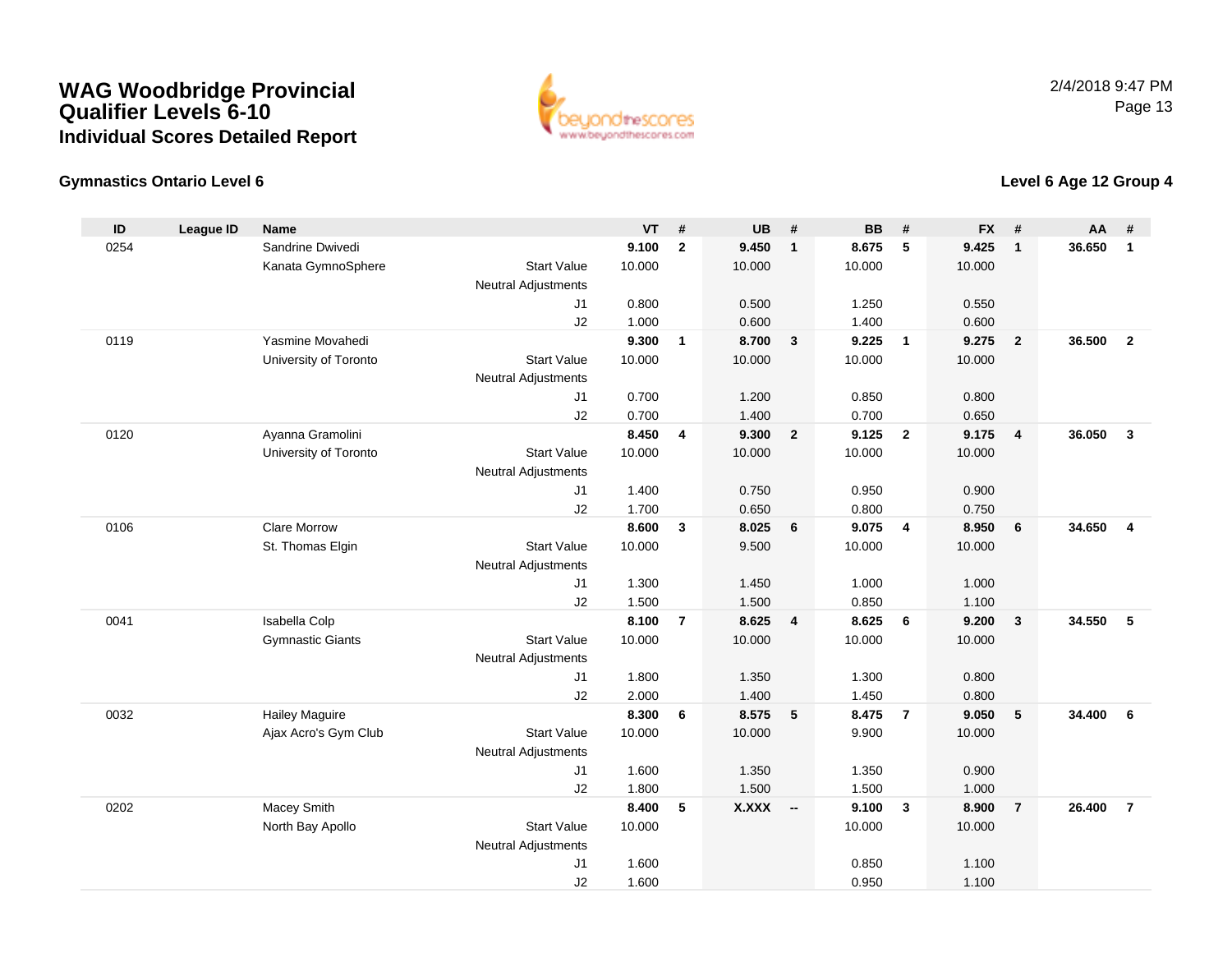

### **Gymnastics Ontario Level 6**

| ID   | <b>League ID</b> | <b>Name</b>                |                            | <b>VT</b>      | #                       | <b>UB</b>      | #                       | <b>BB</b>      | #              | <b>FX</b>       | #              | <b>AA</b> | #                       |
|------|------------------|----------------------------|----------------------------|----------------|-------------------------|----------------|-------------------------|----------------|----------------|-----------------|----------------|-----------|-------------------------|
| 0123 |                  | Maya McNabb                |                            | 8.900          | 3                       | 9.350          | $\overline{1}$          | 9.450          | 3              | 9.450           | 5              | 37.150    | $\mathbf{1}$            |
|      |                  | University of Toronto      | <b>Start Value</b>         | 10.000         |                         | 10.000         |                         | 10.000         |                | 10.000          |                |           |                         |
|      |                  |                            | <b>Neutral Adjustments</b> |                |                         |                |                         |                |                |                 |                |           |                         |
|      |                  |                            | J <sub>1</sub>             | 1.100          |                         | 0.650          |                         | 0.550          |                | 0.500           |                |           |                         |
|      |                  |                            | J2                         | 1.100          |                         | 0.650          |                         | 0.550          |                | 0.600           |                |           |                         |
| 0054 |                  | Elida Embury               |                            | 9.200          | $\mathbf{1}$            | 8.450          | 5                       | 9.600          | $\overline{1}$ | 9.700           | $\overline{2}$ | 36.950    | $\overline{2}$          |
|      |                  | Greater Napanee GC         | <b>Start Value</b>         | 10.000         |                         | 10.000         |                         | 10.000         |                | 10.000          |                |           |                         |
|      |                  |                            | <b>Neutral Adjustments</b> |                |                         |                |                         |                |                |                 |                |           |                         |
|      |                  |                            | J1                         | 0.900          |                         | 1.500          |                         | 0.450          |                | 0.250           |                |           |                         |
|      |                  |                            | J2                         | 0.700          |                         | 1.600          |                         | 0.350          |                | 0.350           |                |           |                         |
| 0154 |                  | Mya Kelley                 |                            | 9.050          | $\overline{2}$          | 9.125          | $\mathbf{3}$            | 9.250          | $\overline{4}$ | 9.525           | 4              | 36.950    | $\overline{2}$          |
|      |                  | <b>Winstars Gymnastics</b> | <b>Start Value</b>         | 10.000         |                         | 10.000         |                         | 9.900          |                | 10.000          |                |           |                         |
|      |                  |                            | <b>Neutral Adjustments</b> |                |                         |                |                         |                |                |                 |                |           |                         |
|      |                  |                            | J1                         | 0.900          |                         | 0.850          |                         | 0.550          |                | 0.400           |                |           |                         |
|      |                  |                            | J2                         | 1.000          |                         | 0.900          |                         | 0.750          |                | 0.550           |                |           |                         |
| 0023 |                  | Sabine Malekzadeh          |                            | 8.850          | $\overline{\mathbf{4}}$ | 8.400          | 6                       | 9.525          | $\overline{2}$ | 9.750           | $\mathbf{1}$   | 36.525    | $\overline{\mathbf{3}}$ |
|      |                  | Discovery Gymnastics Club  | <b>Start Value</b>         | 10.000         |                         | 10.000         |                         | 10.000         |                | 10.000          |                |           |                         |
|      |                  |                            | <b>Neutral Adjustments</b> |                |                         |                |                         |                |                |                 |                |           |                         |
|      |                  |                            | J <sub>1</sub>             | 1.100          |                         | 1.550          |                         | 0.550          |                | 0.200           |                |           |                         |
|      |                  |                            | J2                         | 1.200          |                         | 1.650          |                         | 0.400          |                | 0.300           |                |           |                         |
| 0215 |                  | Maddie Litwin              |                            | 8.850          | 4                       | 8.975          | $\overline{4}$          | 9.100          | -5             | 9.550           | $\mathbf{3}$   | 36.475    | $\overline{4}$          |
|      |                  | <b>Glendon Gymnastics</b>  | <b>Start Value</b>         | 10.000         |                         | 10.000         |                         | 10.000         |                | 10.000          |                |           |                         |
|      |                  |                            | <b>Neutral Adjustments</b> |                |                         |                |                         |                |                |                 |                |           |                         |
|      |                  |                            | J1                         | 1.300          |                         | 1.000          |                         | 0.850          |                | 0.450           |                |           |                         |
|      |                  |                            | J2                         | 1.000          |                         | 1.050          |                         | 0.950          |                | 0.450           |                |           |                         |
| 0002 |                  | Sarah Duterval             |                            | 8.700          | 5                       | 9.175          | $\overline{\mathbf{2}}$ | 9.000          | 6              | 9.400           | 6              | 36.275    | 5                       |
|      |                  | Birchmount                 | <b>Start Value</b>         | 10.000         |                         | 10.000         |                         | 10.000         |                | 10.000          |                |           |                         |
|      |                  |                            | <b>Neutral Adjustments</b> |                |                         |                |                         |                |                |                 |                |           |                         |
|      |                  |                            | J1                         | 1.200          |                         | 0.850          |                         | 0.900          |                | 0.500           |                |           |                         |
| 0243 |                  |                            | J2                         | 1.400<br>8.100 | 6                       | 0.800          | $\overline{7}$          | 1.100<br>9.250 | $\overline{4}$ | 0.700           | $\overline{7}$ | 34.325    | 6                       |
|      |                  | Arianna Sprovieri          | <b>Start Value</b>         | 10.000         |                         | 7.675<br>9.500 |                         | 10.000         |                | 9.300<br>10.000 |                |           |                         |
|      |                  | All Star Sports Centre     | Neutral Adjustments        |                |                         |                |                         |                |                |                 |                |           |                         |
|      |                  |                            | J <sub>1</sub>             | 2.000          |                         | 1.750          |                         | 0.650          |                | 0.800           |                |           |                         |
|      |                  |                            | J2                         | 1.800          |                         | 1.900          |                         | 0.850          |                | 0.600           |                |           |                         |
|      |                  |                            |                            |                |                         |                |                         |                |                |                 |                |           |                         |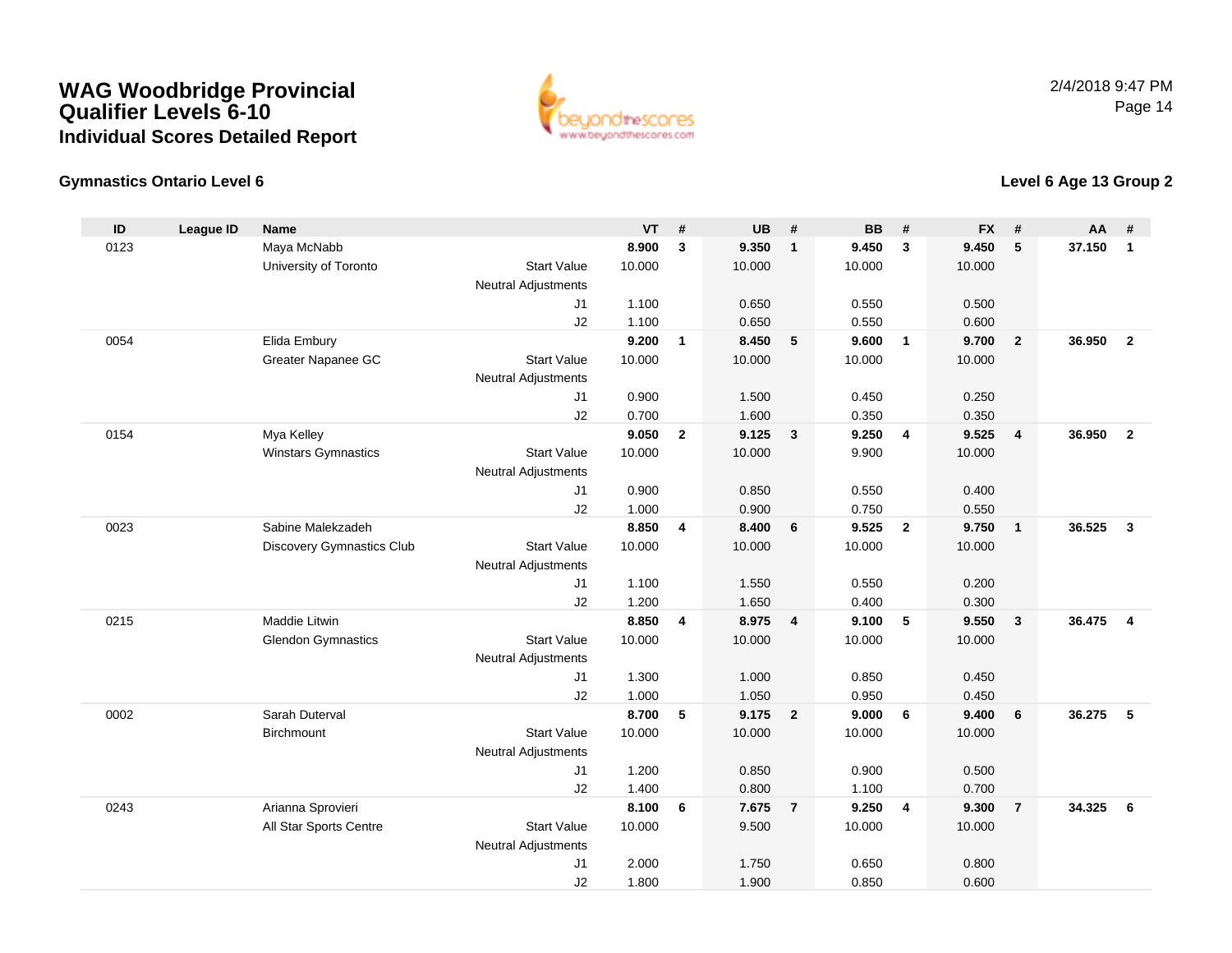

### **Gymnastics Ontario Level 6**

| ID   | <b>League ID</b> | <b>Name</b>                    |                            | <b>VT</b> | #              | <b>UB</b> | #                       | <b>BB</b> | #              | <b>FX</b> | #              | <b>AA</b> | #              |
|------|------------------|--------------------------------|----------------------------|-----------|----------------|-----------|-------------------------|-----------|----------------|-----------|----------------|-----------|----------------|
| 0269 |                  | Maelys Halasz                  |                            | 8.150     | $\overline{7}$ | 9.375     | $\overline{\mathbf{1}}$ | 9.750     | $\mathbf{1}$   | 9.650     | $\mathbf{1}$   | 36.925    | $\mathbf{1}$   |
|      |                  | <b>Tristar Gymnastics Club</b> | <b>Start Value</b>         | 10.000    |                | 10.000    |                         | 10.000    |                | 10.000    |                |           |                |
|      |                  |                                | <b>Neutral Adjustments</b> |           |                |           |                         |           |                |           |                |           |                |
|      |                  |                                | J <sub>1</sub>             | 1.900     |                | 0.600     |                         | 0.200     |                | 0.300     |                |           |                |
|      |                  |                                | J2                         | 1.800     |                | 0.650     |                         | 0.300     |                | 0.400     |                |           |                |
| 0060 |                  | Sara Pabon                     |                            | 9.100     | 3              | 8.175     | $-5$                    | 9.700     | $\overline{2}$ | 9.475     | $\overline{2}$ | 36.450    | $\overline{2}$ |
|      |                  | <b>Guelph Saultos</b>          | <b>Start Value</b>         | 10.000    |                | 9.500     |                         | 10.000    |                | 10.000    |                |           |                |
|      |                  |                                | <b>Neutral Adjustments</b> |           |                |           |                         |           |                | $-0.100$  |                |           |                |
|      |                  |                                | J1                         | 0.800     |                | 1.300     |                         | 0.300     |                | 0.450     |                |           |                |
|      |                  |                                | J2                         | 1.000     |                | 1.350     |                         | 0.300     |                | 0.400     |                |           |                |
| 0022 |                  | Kiyari Kufat                   |                            | 8.300     | 6              | 9.075     | $\overline{\mathbf{2}}$ | 9.600     | $\mathbf{3}$   | 9.350     | 4              | 36.325    | 3              |
|      |                  | Discovery Gymnastics Club      | <b>Start Value</b>         | 10.000    |                | 10.000    |                         | 9.900     |                | 10.000    |                |           |                |
|      |                  |                                | <b>Neutral Adjustments</b> |           |                | $-0.300$  |                         |           |                |           |                |           |                |
|      |                  |                                | J1                         | 1.800     |                | 0.550     |                         | 0.300     |                | 0.700     |                |           |                |
|      |                  |                                | J2                         | 1.600     |                | 0.700     |                         | 0.300     |                | 0.600     |                |           |                |
| 0136 |                  | Erica laboni                   |                            | 8.400     | 5              | 8.900     | $\mathbf{3}$            | 9.250     | $\overline{4}$ | 9.200     | $\sqrt{5}$     | 35.750    | $\overline{4}$ |
|      |                  | Vaughan Gymnastics Club        | <b>Start Value</b>         | 10.000    |                | 10.000    |                         | 10.000    |                | 10.000    |                |           |                |
|      |                  |                                | <b>Neutral Adjustments</b> |           |                |           |                         |           |                |           |                |           |                |
|      |                  |                                | J <sub>1</sub>             | 1.500     |                | 1.100     |                         | 0.750     |                | 0.800     |                |           |                |
|      |                  |                                | J2                         | 1.700     |                | 1.100     |                         | 0.750     |                | 0.800     |                |           |                |
| 0233 |                  | Sofia Mariani                  |                            | 9.400     | $\mathbf{1}$   | 8.000     | $6\phantom{1}6$         | 8.800     | 6              | 9.375     | $\mathbf{3}$   | 35.575    | 5              |
|      |                  | All Star Sports Centre         | <b>Start Value</b>         | 10.000    |                | 10.000    |                         | 10.000    |                | 10.000    |                |           |                |
|      |                  |                                | <b>Neutral Adjustments</b> |           |                |           |                         |           |                |           |                |           |                |
|      |                  |                                | J1                         | 0.600     |                | 1.900     |                         | 1.250     |                | 0.550     |                |           |                |
|      |                  |                                | J2                         | 0.600     |                | 2.100     |                         | 1.150     |                | 0.700     |                |           |                |
| 0200 |                  | Jenna Lowe                     |                            | 9.200     | $\overline{2}$ | 8.775     | $\overline{\mathbf{4}}$ | 8.200     | $\overline{7}$ | 9.350     | 4              | 35.525    | 6              |
|      |                  | North Bay Apollo               | <b>Start Value</b>         | 10.000    |                | 10.000    |                         | 10.000    |                | 10.000    |                |           |                |
|      |                  |                                | <b>Neutral Adjustments</b> |           |                |           |                         |           |                |           |                |           |                |
|      |                  |                                | J1                         | 0.800     |                | 1.150     |                         | 1.800     |                | 0.600     |                |           |                |
|      |                  |                                | J2                         | 0.800     |                | 1.300     |                         | 1.800     |                | 0.700     |                |           |                |
| 0003 |                  | <b>Takeira Thomas</b>          |                            | 8.800     | 4              | 7.550     | $\overline{7}$          | 9.150     | 5              | 8.950     | 6              | 34.450    | $\overline{7}$ |
|      |                  | Birchmount                     | <b>Start Value</b>         | 10.000    |                | 9.500     |                         | 10.000    |                | 10.000    |                |           |                |
|      |                  |                                | Neutral Adjustments        |           |                |           |                         |           |                |           |                |           |                |
|      |                  |                                | J <sub>1</sub>             | 1.200     |                | 1.900     |                         | 0.750     |                | 1.100     |                |           |                |
|      |                  |                                | J2                         | 1.200     |                | 2.000     |                         | 0.950     |                | 1.000     |                |           |                |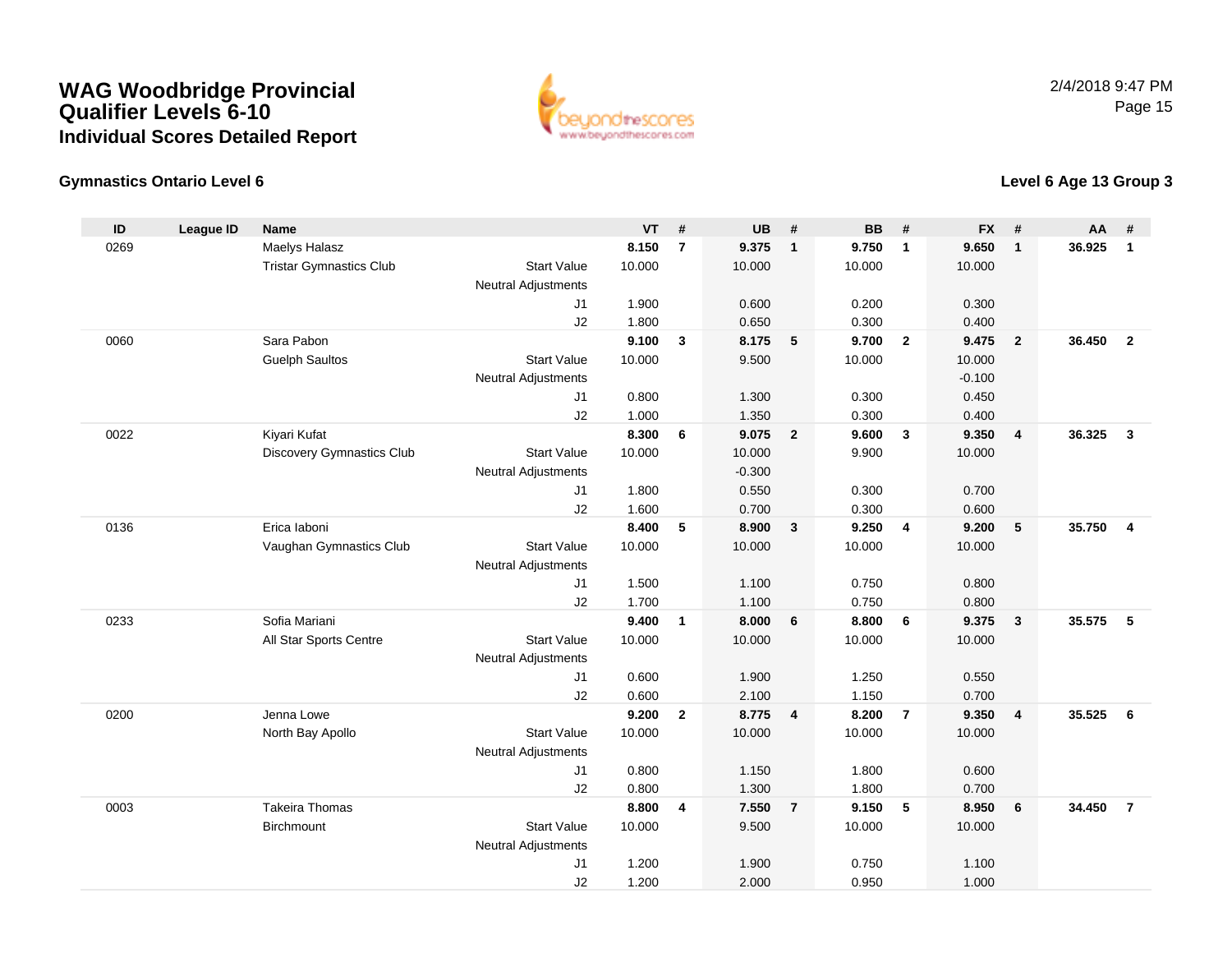

### **Gymnastics Ontario Level 6**

| ID   | <b>League ID</b> | <b>Name</b>                    |                            | <b>VT</b> | #              | <b>UB</b> | #                       | <b>BB</b> | #                       | <b>FX</b> | #              | <b>AA</b> | #                       |
|------|------------------|--------------------------------|----------------------------|-----------|----------------|-----------|-------------------------|-----------|-------------------------|-----------|----------------|-----------|-------------------------|
| 0088 |                  | <b>Riley Wilson</b>            |                            | 9.500     | $\mathbf{1}$   | 9.525     | $\overline{1}$          | 9.500     | $\mathbf{1}$            | 9.350     | 5              | 37.875    | $\overline{1}$          |
|      |                  | Niagara Falls Lightning        | <b>Start Value</b>         | 10.000    |                | 10.000    |                         | 10.000    |                         | 10.000    |                |           |                         |
|      |                  |                                | <b>Neutral Adjustments</b> |           |                |           |                         |           |                         |           |                |           |                         |
|      |                  |                                | J <sub>1</sub>             | 0.500     |                | 0.450     |                         | 0.450     |                         | 0.700     |                |           |                         |
|      |                  |                                | J2                         | 0.500     |                | 0.500     |                         | 0.550     |                         | 0.600     |                |           |                         |
| 0272 |                  | Janayla Small                  |                            | 8.900     | $\mathbf{3}$   | 9.275     | $\overline{\mathbf{2}}$ | 9.400     | $\overline{2}$          | 9.525     | $\overline{2}$ | 37.100    | $\overline{2}$          |
|      |                  | <b>Tristar Gymnastics Club</b> | <b>Start Value</b>         | 10.000    |                | 10.000    |                         | 10.000    |                         | 10.000    |                |           |                         |
|      |                  |                                | <b>Neutral Adjustments</b> |           |                |           |                         |           |                         |           |                |           |                         |
|      |                  |                                | J1                         | 1.000     |                | 0.750     |                         | 0.500     |                         | 0.450     |                |           |                         |
|      |                  |                                | J2                         | 1.200     |                | 0.700     |                         | 0.700     |                         | 0.500     |                |           |                         |
| 0138 |                  | Sophia Panteva                 |                            | 8.800     | $\overline{4}$ | 9.100     | $\overline{4}$          | 9.500     | $\overline{1}$          | 9.575     | $\mathbf{1}$   | 36.975    | $\mathbf{3}$            |
|      |                  | Vaughan Gymnastics Club        | <b>Start Value</b>         | 10.000    |                | 10.000    |                         | 10.000    |                         | 10.000    |                |           |                         |
|      |                  |                                | <b>Neutral Adjustments</b> |           |                |           |                         |           |                         |           |                |           |                         |
|      |                  |                                | J1                         | 1.200     |                | 0.800     |                         | 0.450     |                         | 0.450     |                |           |                         |
|      |                  |                                | J2                         | 1.200     |                | 1.000     |                         | 0.550     |                         | 0.400     |                |           |                         |
| 0139 |                  | Rebecca Ravas                  |                            | 9.000     | $\mathbf{2}$   | 8.875     | $-5$                    | 9.100     | $\overline{\mathbf{3}}$ | 9.400     | $\mathbf{3}$   | 36.375    | $\overline{\mathbf{4}}$ |
|      |                  | Vaughan Gymnastics Club        | <b>Start Value</b>         | 10.000    |                | 10.000    |                         | 10.000    |                         | 10.000    |                |           |                         |
|      |                  |                                | <b>Neutral Adjustments</b> |           |                |           |                         |           |                         |           |                |           |                         |
|      |                  |                                | J1                         | 1.100     |                | 1.050     |                         | 0.850     |                         | 0.600     |                |           |                         |
|      |                  |                                | J2                         | 0.900     |                | 1.200     |                         | 0.950     |                         | 0.600     |                |           |                         |
| 0214 |                  | Lexi Bender                    |                            | 8.350     | 6              | 9.175     | $\overline{\mathbf{3}}$ | 8.675     | 6                       | 9.275     | 6              | 35.475    | 5                       |
|      |                  | <b>Glendon Gymnastics</b>      | <b>Start Value</b>         | 10.000    |                | 10.000    |                         | 10.000    |                         | 10.000    |                |           |                         |
|      |                  |                                | <b>Neutral Adjustments</b> |           |                |           |                         |           |                         |           |                |           |                         |
|      |                  |                                | J1                         | 1.800     |                | 0.750     |                         | 1.250     |                         | 0.650     |                |           |                         |
|      |                  |                                | J2                         | 1.500     |                | 0.900     |                         | 1.400     |                         | 0.800     |                |           |                         |
| 0264 |                  | Jana Bellassai                 |                            | 8.300     | $\overline{7}$ | 8.525     | $\overline{7}$          | 8.975     | $\overline{4}$          | 9.375     | 4              | 35.175    | 6                       |
|      |                  | <b>Global Gymnastics</b>       | <b>Start Value</b>         | 10.000    |                | 10.000    |                         | 10.000    |                         | 10.000    |                |           |                         |
|      |                  |                                | <b>Neutral Adjustments</b> |           |                |           |                         |           |                         |           |                |           |                         |
|      |                  |                                | J1                         | 1.800     |                | 1.450     |                         | 1.000     |                         | 0.700     |                |           |                         |
|      |                  |                                | J2                         | 1.600     |                | 1.500     |                         | 1.050     |                         | 0.550     |                |           |                         |
| 0046 |                  | Ella Westover                  |                            | 8.400     | 5              | 8.575     | $6\phantom{1}6$         | 8.750     | 5                       | 8.600     | $\overline{7}$ | 34.325    | $\overline{7}$          |
|      |                  | <b>Gymnastic Giants</b>        | <b>Start Value</b>         | 10.000    |                | 10.000    |                         | 10.000    |                         | 9.500     |                |           |                         |
|      |                  |                                | Neutral Adjustments        |           |                |           |                         |           |                         |           |                |           |                         |
|      |                  |                                | J1                         | 1.700     |                | 1.350     |                         | 1.200     |                         | 0.900     |                |           |                         |
|      |                  |                                | J2                         | 1.500     |                | 1.500     |                         | 1.300     |                         | 0.900     |                |           |                         |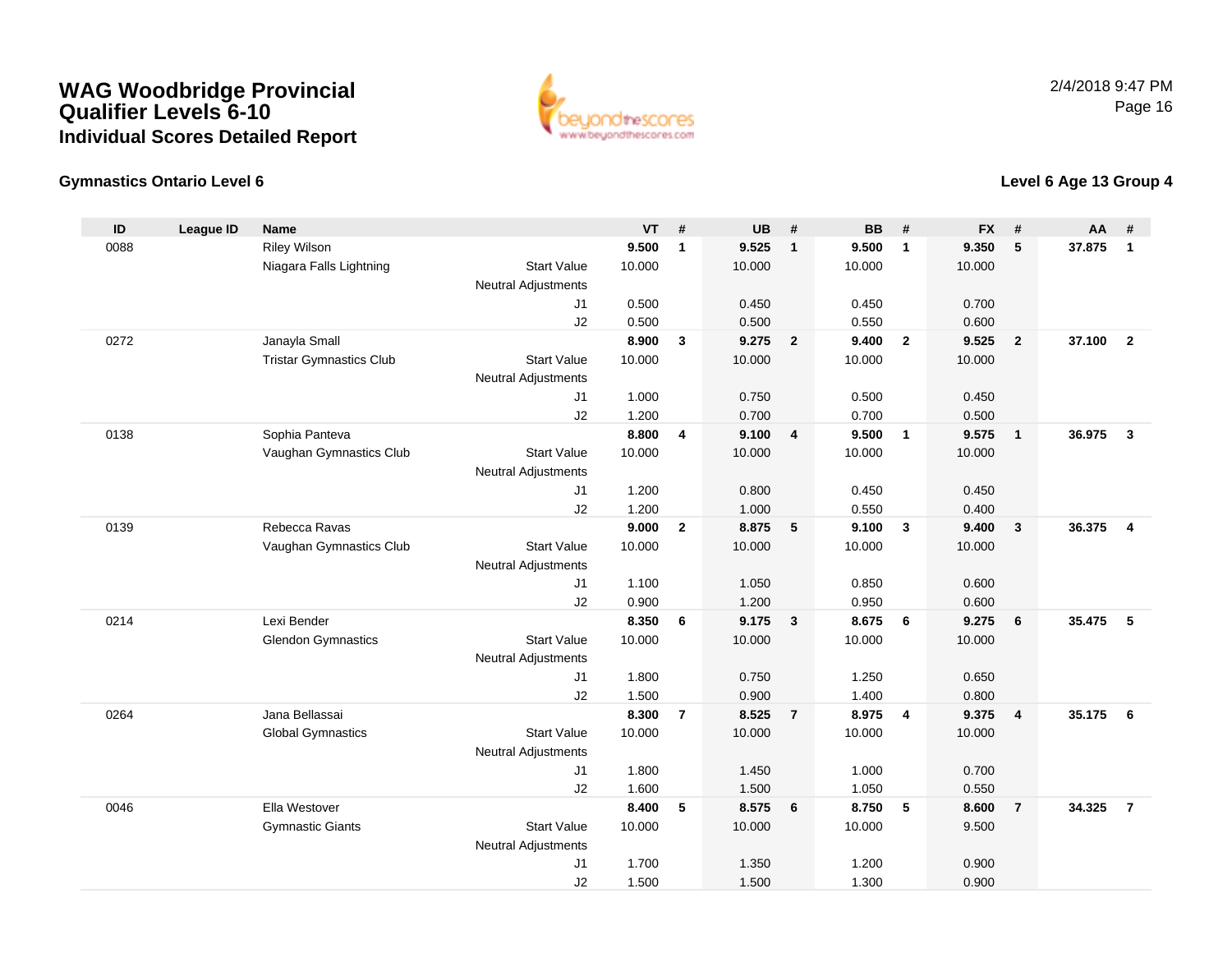

### **Gymnastics Ontario Level 6**

| ID   | <b>League ID</b> | <b>Name</b>             |                            | <b>VT</b>      | #              | <b>UB</b>      | #                       | <b>BB</b>      | #                       | <b>FX</b>      | #              | <b>AA</b> | #              |
|------|------------------|-------------------------|----------------------------|----------------|----------------|----------------|-------------------------|----------------|-------------------------|----------------|----------------|-----------|----------------|
| 0004 |                  | Alia Salau              |                            | 9.225          | $\mathbf{1}$   | 9.200          | $\overline{1}$          | 9.575          | $\mathbf{1}$            | 9.575          | $\mathbf{2}$   | 37.575    | $\overline{1}$ |
|      |                  | Birchmount              | <b>Start Value</b>         | 10.000         |                | 10.000         |                         | 10.000         |                         | 10.000         |                |           |                |
|      |                  |                         | <b>Neutral Adjustments</b> |                |                |                |                         |                |                         |                |                |           |                |
|      |                  |                         | J <sub>1</sub>             | 0.700          |                | 0.850          |                         | 0.500          |                         | 0.400          |                |           |                |
|      |                  |                         | J2                         | 0.850          |                | 0.750          |                         | 0.350          |                         | 0.450          |                |           |                |
| 0053 |                  | Abby Boyd               |                            | 8.950          | $\mathbf{3}$   | 8.825          | $\overline{\mathbf{2}}$ | 9.250          | $\overline{\mathbf{3}}$ | 9.475          | $\overline{4}$ | 36.500    | $\overline{2}$ |
|      |                  | Greater Napanee GC      | <b>Start Value</b>         | 10.000         |                | 10.000         |                         | 10.000         |                         | 10.000         |                |           |                |
|      |                  |                         | Neutral Adjustments        |                |                |                |                         |                |                         |                |                |           |                |
|      |                  |                         | J <sub>1</sub>             | 1.200          |                | 1.050          |                         | 0.750          |                         | 0.550          |                |           |                |
|      |                  |                         | J2                         | 0.900          |                | 1.300          |                         | 0.750          |                         | 0.500          |                |           |                |
| 0117 |                  | Aliyah Petronski        |                            | 8.950          | $\mathbf{3}$   | 8.325          | $5\phantom{1}$          | 8.875          | 5                       | 9.700          | $\mathbf{1}$   | 35.850    | $\mathbf{3}$   |
|      |                  | Swing Spring Flip       | <b>Start Value</b>         | 10.000         |                | 10.000         |                         | 10.000         |                         | 10.000         |                |           |                |
|      |                  |                         | <b>Neutral Adjustments</b> |                |                |                |                         |                |                         |                |                |           |                |
|      |                  |                         | J1                         | 1.000          |                | 1.550          |                         | 1.200          |                         | 0.300          |                |           |                |
|      |                  |                         | J2                         | 1.100          |                | 1.800          |                         | 1.050          |                         | 0.300          |                |           |                |
| 0197 |                  | Kayla Pyne              |                            | 8.600          | 5              | 8.500          | $\overline{4}$          | 9.325          | $\overline{2}$          | 9.375          | 5              | 35.800    | $\overline{4}$ |
|      |                  | North Bay Apollo        | <b>Start Value</b>         | 10.000         |                | 10.000         |                         | 10.000         |                         | 10.000         |                |           |                |
|      |                  |                         | <b>Neutral Adjustments</b> |                |                |                |                         |                |                         |                |                |           |                |
|      |                  |                         | J <sub>1</sub>             | 1.500          |                | 1.500          |                         | 0.650          |                         | 0.650          |                |           |                |
|      |                  |                         | J2                         | 1.300          |                | 1.500          |                         | 0.700          |                         | 0.600          |                |           |                |
| 0245 |                  | Alexandra Vetro         |                            | 9.050          | $\overline{2}$ | 6.850          | $\overline{7}$          | 9.325          | $\overline{2}$          | 9.550          | $\mathbf{3}$   | 34.775    | 5              |
|      |                  | All Star Sports Centre  | <b>Start Value</b>         | 10.000         |                | 9.500          |                         | 10.000         |                         | 10.000         |                |           |                |
|      |                  |                         | <b>Neutral Adjustments</b> |                |                |                |                         |                |                         |                |                |           |                |
|      |                  |                         | J1                         | 1.000          |                | 2.700          |                         | 0.650          |                         | 0.400          |                |           |                |
| 0108 |                  | Taiya Freeman           | J2                         | 0.900<br>8.050 | 6              | 2.600<br>8.575 | $\overline{\mathbf{3}}$ | 0.700<br>9.000 | $\overline{4}$          | 0.500<br>8.900 | $\overline{7}$ | 34.525    | 6              |
|      |                  | St. Thomas Elgin        | <b>Start Value</b>         | 10.000         |                | 10.000         |                         | 10.000         |                         | 10.000         |                |           |                |
|      |                  |                         | Neutral Adjustments        |                |                |                |                         |                |                         |                |                |           |                |
|      |                  |                         | J1                         | 2.100          |                | 1.550          |                         | 1.050          |                         | 1.250          |                |           |                |
|      |                  |                         | J2                         | 1.800          |                | 1.300          |                         | 0.950          |                         | 0.950          |                |           |                |
| 0134 |                  | Nicole Caravaggio       |                            | 8.750          | 4              | 8.150          | $6\phantom{1}6$         | 8.400          | 6                       | 9.050          | 6              | 34.350    | $\overline{7}$ |
|      |                  | Vaughan Gymnastics Club | <b>Start Value</b>         | 10.000         |                | 9.500          |                         | 10.000         |                         | 10.000         |                |           |                |
|      |                  |                         | Neutral Adjustments        |                |                |                |                         |                |                         |                |                |           |                |
|      |                  |                         | J <sub>1</sub>             | 1.300          |                | 1.400          |                         | 1.550          |                         | 1.000          |                |           |                |
|      |                  |                         | J2                         | 1.200          |                | 1.300          |                         | 1.650          |                         | 0.900          |                |           |                |
|      |                  |                         |                            |                |                |                |                         |                |                         |                |                |           |                |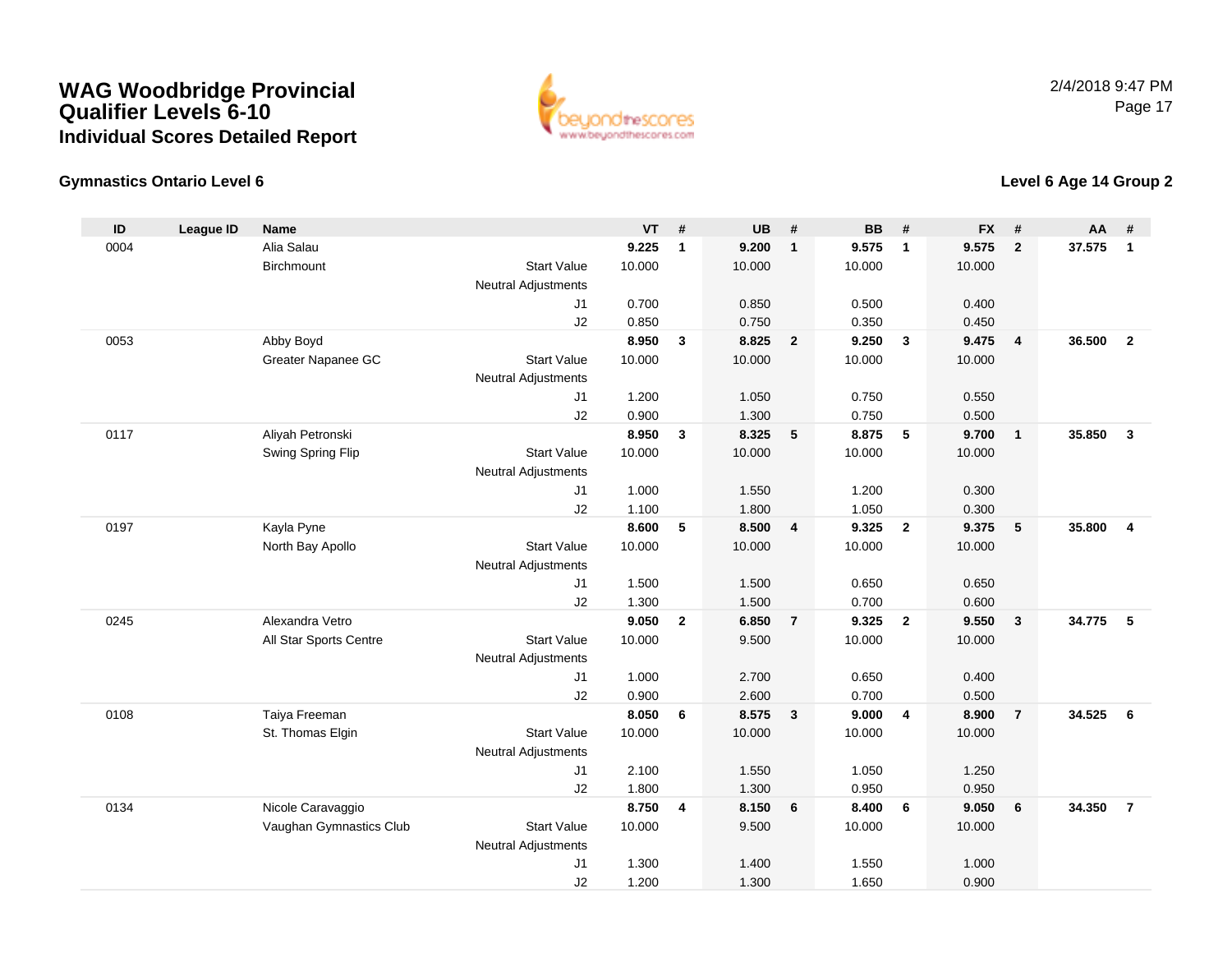

### **Gymnastics Ontario Level 6**

| ID   | <b>League ID</b> | Name                                |                                                  | <b>VT</b> | #            | <b>UB</b> | #                       | <b>BB</b> | #                       | <b>FX</b> | $\pmb{\#}$              | <b>AA</b> | #                       |
|------|------------------|-------------------------------------|--------------------------------------------------|-----------|--------------|-----------|-------------------------|-----------|-------------------------|-----------|-------------------------|-----------|-------------------------|
| 0109 |                  | <b>Elise Eitel</b>                  |                                                  | 8.700     | 3            | 9.450     | $\overline{1}$          | 9.200     | $\mathbf{1}$            | 9.200     | $\overline{\mathbf{4}}$ | 36.550    | $\overline{\mathbf{1}}$ |
|      |                  | St. Thomas Elgin                    | <b>Start Value</b>                               | 10.000    |              | 10.000    |                         | 10.000    |                         | 10.000    |                         |           |                         |
|      |                  |                                     | <b>Neutral Adjustments</b>                       |           |              |           |                         |           |                         |           |                         |           |                         |
|      |                  |                                     | J <sub>1</sub>                                   | 1.200     |              | 0.600     |                         | 0.800     |                         | 0.750     |                         |           |                         |
|      |                  |                                     | J2                                               | 1.400     |              | 0.500     |                         | 0.800     |                         | 0.850     |                         |           |                         |
| 0129 |                  | Matilda Walker                      |                                                  | 8.800     | $\mathbf{1}$ | 9.450     | $\overline{1}$          | 8.975     | $\overline{4}$          | 8.850     | 6                       | 36.075    | $\overline{2}$          |
|      |                  | University of Toronto               | <b>Start Value</b>                               | 10.000    |              | 10.000    |                         | 10.000    |                         | 9.700     |                         |           |                         |
|      |                  |                                     | Neutral Adjustments                              |           |              |           |                         |           |                         |           |                         |           |                         |
|      |                  |                                     | J <sub>1</sub>                                   | 1.300     |              | 0.500     |                         | 1.050     |                         | 0.900     |                         |           |                         |
|      |                  |                                     | J2                                               | 1.100     |              | 0.600     |                         | 1.000     |                         | 0.800     |                         |           |                         |
| 0175 |                  | Enaya Hamdan                        |                                                  | 8.750     | $\mathbf{2}$ | 8.600     | $\overline{\mathbf{3}}$ | 9.075     | $\overline{2}$          | 9.625     | $\mathbf{1}$            | 36.050    | $\overline{\mathbf{3}}$ |
|      |                  | Woodbridge Academy of<br>Gymnastics | <b>Start Value</b>                               | 10.000    |              | 10.000    |                         | 10.000    |                         | 10.000    |                         |           |                         |
|      |                  |                                     | <b>Neutral Adjustments</b>                       |           |              |           |                         |           |                         |           |                         |           |                         |
|      |                  |                                     | J1                                               | 1.400     |              | 1.300     |                         | 0.900     |                         | 0.350     |                         |           |                         |
|      |                  |                                     | J2                                               | 1.100     |              | 1.500     |                         | 0.950     |                         | 0.400     |                         |           |                         |
| 0173 |                  | Katie Hughes                        |                                                  | 8.350     | 5            | 9.125     | $\overline{\mathbf{2}}$ | 8.725     | 5                       | 9.575     | $\mathbf{2}$            | 35.775    | $\overline{\mathbf{4}}$ |
|      |                  | Woodbridge Academy of<br>Gymnastics | <b>Start Value</b>                               | 10.000    |              | 10.000    |                         | 9.500     |                         | 10.000    |                         |           |                         |
|      |                  |                                     | <b>Neutral Adjustments</b>                       |           |              |           |                         |           |                         |           |                         |           |                         |
|      |                  |                                     | J1                                               | 1.800     |              | 0.850     |                         | 0.700     |                         | 0.400     |                         |           |                         |
|      |                  |                                     | J2                                               | 1.500     |              | 0.900     |                         | 0.850     |                         | 0.450     |                         |           |                         |
| 0276 |                  | Marley Wheeler                      |                                                  | 8.600     | 4            | 8.175     | 6                       | 9.050     | $\overline{\mathbf{3}}$ | 9.375     | 3                       | 35.200    | 5                       |
|      |                  | <b>Tristar Gymnastics Club</b>      | <b>Start Value</b>                               | 10.000    |              | 9.500     |                         | 10.000    |                         | 10.000    |                         |           |                         |
|      |                  |                                     | <b>Neutral Adjustments</b>                       |           |              |           |                         |           |                         |           |                         |           |                         |
|      |                  |                                     | J1                                               | 1.400     |              | 1.350     |                         | 0.850     |                         | 0.550     |                         |           |                         |
|      |                  |                                     | J2                                               | 1.400     |              | 1.300     |                         | 1.050     |                         | 0.700     |                         |           |                         |
| 0045 |                  | Savanah Isaacs                      |                                                  | 8.300     | 6            | 8.425     | $\overline{4}$          | 8.625     | 6                       | 9.575     | $\overline{2}$          | 34.925    | 6                       |
|      |                  | <b>Gymnastic Giants</b>             | <b>Start Value</b>                               | 10.000    |              | 10.000    |                         | 10.000    |                         | 10.000    |                         |           |                         |
|      |                  |                                     | Neutral Adjustments                              |           |              |           |                         |           |                         |           |                         |           |                         |
|      |                  |                                     | J1                                               | 1.800     |              | 1.650     |                         | 1.450     |                         | 0.450     |                         |           |                         |
|      |                  |                                     | J2                                               | 1.600     |              | 1.500     |                         | 1.300     |                         | 0.400     |                         |           |                         |
| 0275 |                  | <b>Hailey Rout</b>                  |                                                  | 8.800     | $\mathbf{1}$ | 8.200     | $5\phantom{.0}$         | 8.100     | $\overline{7}$          | 8.975     | 5                       | 34.075    | $\overline{7}$          |
|      |                  | <b>Tristar Gymnastics Club</b>      | <b>Start Value</b><br><b>Neutral Adjustments</b> | 10.000    |              | 9.500     |                         | 10.000    |                         | 10.000    |                         |           |                         |
|      |                  |                                     | J1                                               | 1.200     |              | 1.300     |                         | 1.900     |                         | 1.100     |                         |           |                         |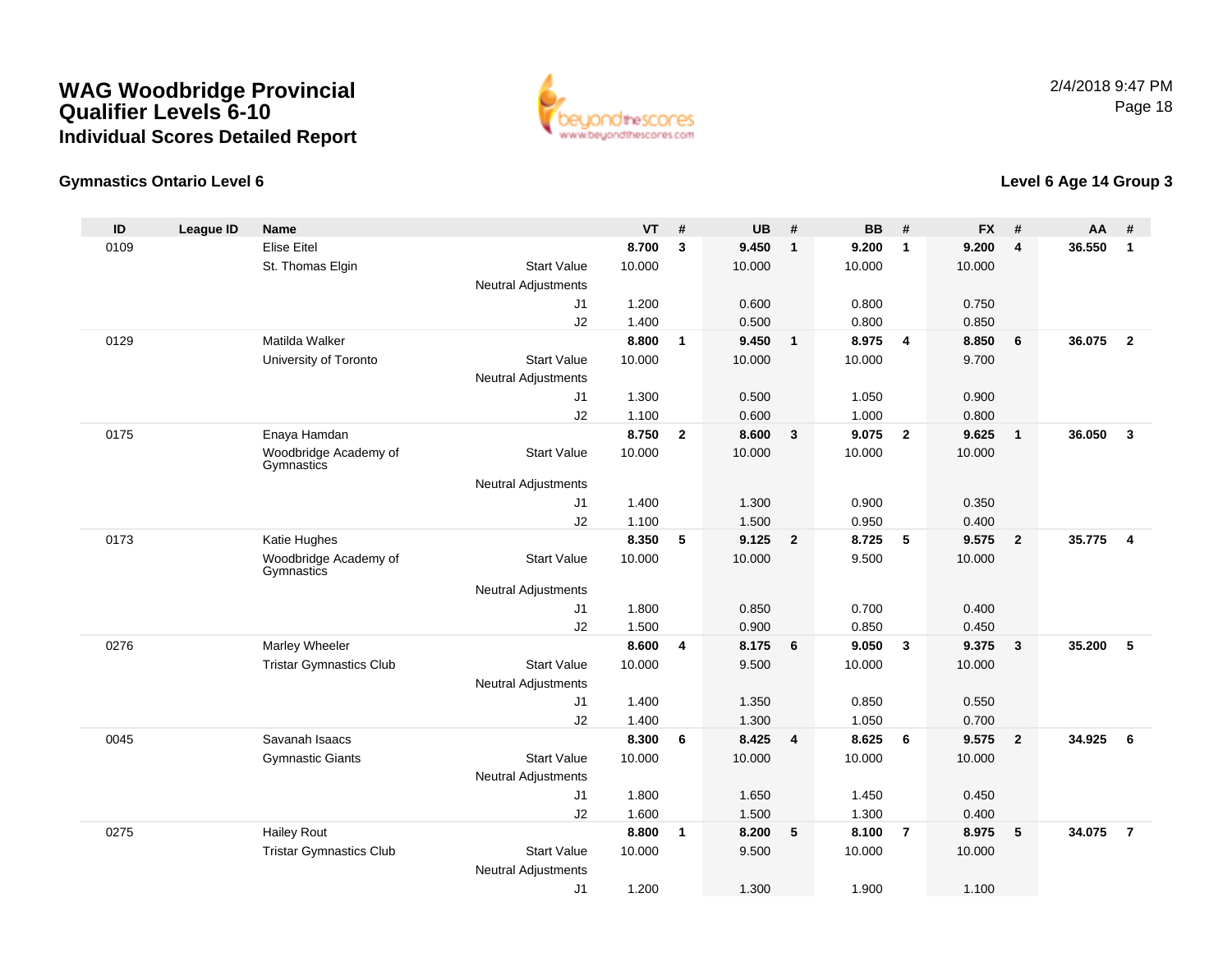

2/4/2018 9:47 PMPage 19

#### **Gymnastics Ontario Level 6**

| ID   | <b>League ID</b> | <b>Name</b>                         |                            | <b>VT</b> | #                       | <b>UB</b> | #                       | <b>BB</b> | #            | <b>FX</b> | #              | AA     | #                       |
|------|------------------|-------------------------------------|----------------------------|-----------|-------------------------|-----------|-------------------------|-----------|--------------|-----------|----------------|--------|-------------------------|
| 0170 |                  | Athena Cassano                      |                            | 9.300     | $\overline{2}$          | 8.900     | 3                       | 9.200     | $\mathbf{2}$ | 9.475     | 3              | 36.875 | $\mathbf{1}$            |
|      |                  | Woodbridge Academy of<br>Gymnastics | <b>Start Value</b>         | 10.000    |                         | 10.000    |                         | 10.000    |              | 10.000    |                |        |                         |
|      |                  |                                     | <b>Neutral Adjustments</b> |           |                         |           |                         |           |              |           |                |        |                         |
|      |                  |                                     | J1                         | 0.700     |                         | 1.200     |                         | 0.800     |              | 0.550     |                |        |                         |
|      |                  |                                     | J2                         | 0.700     |                         | 1.000     |                         | 0.800     |              | 0.500     |                |        |                         |
| 0267 |                  | Viktoria Brkic                      |                            | 8.850     | $\overline{\mathbf{3}}$ | 9.150     | $\overline{1}$          | 9.500     | $\mathbf{1}$ | 9.250     | 4              | 36.750 | $\overline{\mathbf{2}}$ |
|      |                  | <b>Tristar Gymnastics Club</b>      | <b>Start Value</b>         | 10.000    |                         | 10.000    |                         | 10.000    |              | 10.000    |                |        |                         |
|      |                  |                                     | <b>Neutral Adjustments</b> |           |                         |           |                         |           |              |           |                |        |                         |
|      |                  |                                     | J <sub>1</sub>             | 1.100     |                         | 0.900     |                         | 0.550     |              | 0.700     |                |        |                         |
|      |                  |                                     | J2                         | 1.200     |                         | 0.800     |                         | 0.450     |              | 0.800     |                |        |                         |
| 0028 |                  | Rebekah Robinson                    |                            | 9.375     | $\overline{1}$          | 8.325     | 5                       | 9.175     | 3            | 9.600     | $\mathbf{1}$   | 36.475 | $\mathbf{3}$            |
|      |                  | Ajax Acro's Gym Club                | <b>Start Value</b>         | 10.000    |                         | 10.000    |                         | 10.000    |              | 10.000    |                |        |                         |
|      |                  |                                     | <b>Neutral Adjustments</b> |           |                         |           |                         |           |              |           |                |        |                         |
|      |                  |                                     | J1                         | 0.700     |                         | 1.600     |                         | 0.800     |              | 0.300     |                |        |                         |
|      |                  |                                     | J2                         | 0.550     |                         | 1.750     |                         | 0.850     |              | 0.500     |                |        |                         |
| 0182 |                  | Emily Rose Padula                   |                            | 8.850     | $\mathbf{3}$            | 8.950     | $\overline{\mathbf{2}}$ | 8.925     | 5            | 9.475     | $\mathbf{3}$   | 36.200 | $\overline{4}$          |
|      |                  | Woodbridge Academy of<br>Gymnastics | <b>Start Value</b>         | 10.000    |                         | 10.000    |                         | 10.000    |              | 10.000    |                |        |                         |
|      |                  |                                     | <b>Neutral Adjustments</b> |           |                         |           |                         |           |              |           |                |        |                         |
|      |                  |                                     | J <sub>1</sub>             | 1.100     |                         | 1.100     |                         | 1.000     |              | 0.450     |                |        |                         |
|      |                  |                                     | J2                         | 1.200     |                         | 1.000     |                         | 1.150     |              | 0.600     |                |        |                         |
| 0177 |                  | Olivia Monardo                      |                            | 8.250     | $\overline{4}$          | 8.800     | $\overline{4}$          | 9.100     | 4            | 9.500     | $\overline{2}$ | 35.650 | 5                       |
|      |                  | Woodbridge Academy of<br>Gymnastics | <b>Start Value</b>         | 10.000    |                         | 10.000    |                         | 10.000    |              | 10.000    |                |        |                         |
|      |                  |                                     | <b>Neutral Adjustments</b> |           |                         |           |                         |           |              |           |                |        |                         |
|      |                  |                                     | J1                         | 1.900     |                         | 1.100     |                         | 0.850     |              | 0.400     |                |        |                         |
|      |                  |                                     | J2                         | 1.600     |                         | 1.300     |                         | 0.950     |              | 0.600     |                |        |                         |

#### **Gymnastics Ontario Level 6**

| Level 6 Age 14 Group 5 |  |
|------------------------|--|
|------------------------|--|

| ID   | <b>League ID</b> | Name              | <b>VT</b> | UB    | <b>BB</b> | <b>EV</b><br>гΛ. | AA     |  |
|------|------------------|-------------------|-----------|-------|-----------|------------------|--------|--|
| 0174 |                  | Katie Kotsopoulos | 8.500     | 9.250 | 9.000     | 9.525            | 36.275 |  |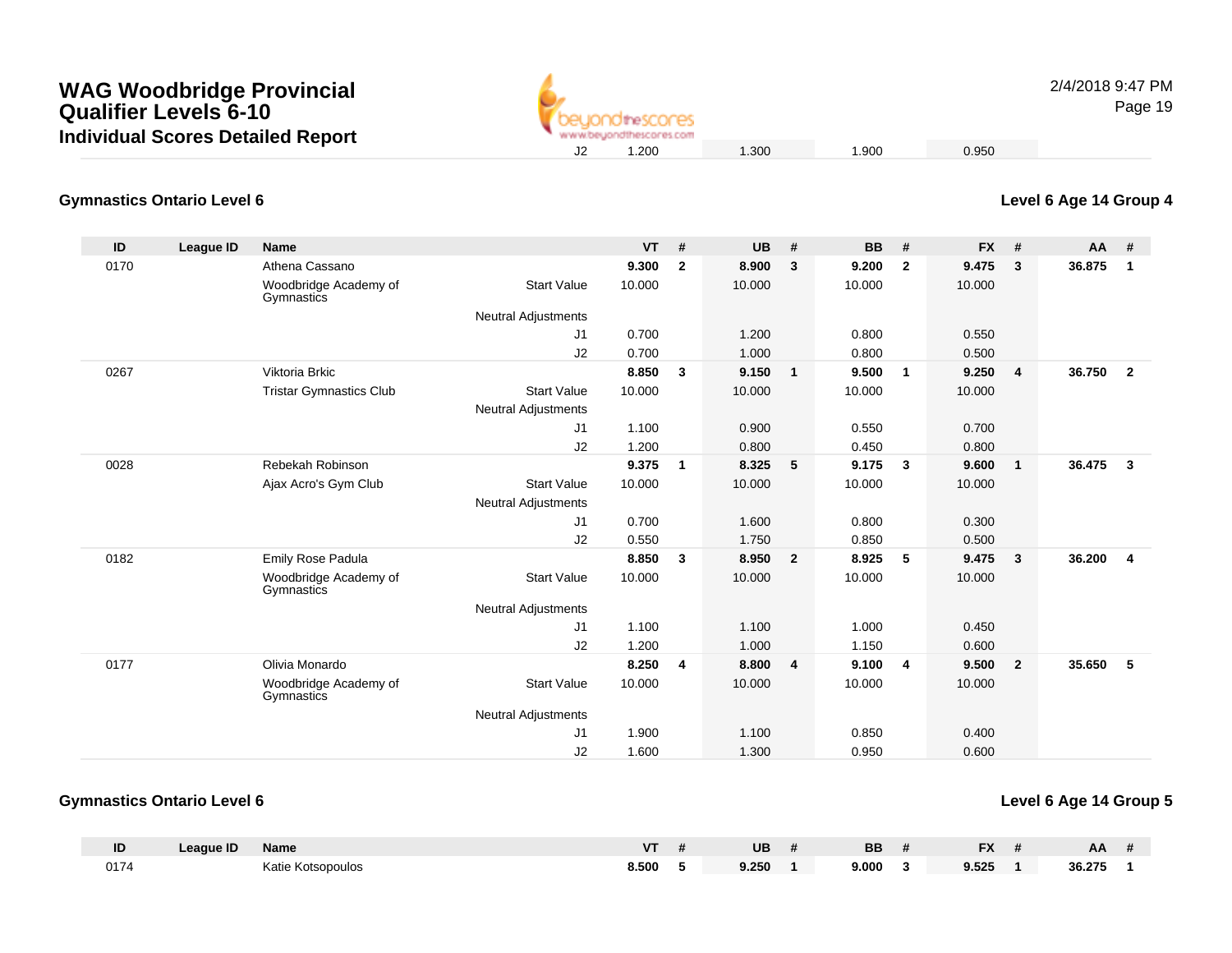

2/4/2018 9:47 PMPage 20

|      | Individual Scores Detailed Report   | ъ.                         | www.beyondthescores.com |                |        |                |        |                |        |                         |        |                         |
|------|-------------------------------------|----------------------------|-------------------------|----------------|--------|----------------|--------|----------------|--------|-------------------------|--------|-------------------------|
|      | Woodbridge Academy of<br>Gymnastics | Start Value                | 10.000                  |                | 10.000 |                | 9.900  |                | 10.000 |                         |        |                         |
|      |                                     | <b>Neutral Adjustments</b> |                         |                |        |                |        |                |        |                         |        |                         |
|      |                                     | J1                         | 1.500                   |                | 0.800  |                | 0.900  |                | 0.550  |                         |        |                         |
|      |                                     | J2                         | 1.500                   |                | 0.700  |                | 0.900  |                | 0.400  |                         |        |                         |
| 0237 | Meagan Beffort                      |                            | 8.900                   | $\overline{2}$ | 8.675  | 4              | 8.975  | 4              | 9.250  | $\overline{\mathbf{3}}$ | 35.800 | $\overline{2}$          |
|      | All Star Sports Centre              | <b>Start Value</b>         | 10.000                  |                | 10.000 |                | 10.000 |                | 10.000 |                         |        |                         |
|      |                                     | <b>Neutral Adjustments</b> |                         |                |        |                |        |                |        |                         |        |                         |
|      |                                     | J1                         | 1.000                   |                | 1.350  |                | 0.950  |                | 0.700  |                         |        |                         |
|      |                                     | J2                         | 1.200                   |                | 1.300  |                | 1.100  |                | 0.800  |                         |        |                         |
| 0005 | Olivia Sawler                       |                            | 9.000                   | $\overline{1}$ | 8.100  | 6              | 9.200  | $\overline{2}$ | 9.425  | $\overline{\mathbf{2}}$ | 35.725 | $\mathbf{3}$            |
|      | Birchmount                          | <b>Start Value</b>         | 10.000                  |                | 10.000 |                | 10.000 |                | 10.000 |                         |        |                         |
|      |                                     | <b>Neutral Adjustments</b> |                         |                |        |                |        |                |        |                         |        |                         |
|      |                                     | J <sub>1</sub>             | 1.000                   |                | 1.900  |                | 0.850  |                | 0.450  |                         |        |                         |
|      |                                     | J2                         | 1.000                   |                | 1.900  |                | 0.750  |                | 0.700  |                         |        |                         |
| 0125 | Jorja Garcelon                      |                            | 8.650                   | $\overline{4}$ | 8.875  | $\mathbf{3}$   | 8.950  | 5              | 9.250  | $\overline{\mathbf{3}}$ | 35.725 | $\mathbf{3}$            |
|      | University of Toronto               | <b>Start Value</b>         | 10.000                  |                | 10.000 |                | 10.000 |                | 10.000 |                         |        |                         |
|      |                                     | Neutral Adjustments        |                         |                |        |                |        |                |        |                         |        |                         |
|      |                                     | J <sub>1</sub>             | 1.400                   |                | 1.150  |                | 1.000  |                | 0.800  |                         |        |                         |
|      |                                     | J2                         | 1.300                   |                | 1.100  |                | 1.100  |                | 0.700  |                         |        |                         |
| 0273 | Natalia Brkic                       |                            | 8.050                   | 6              | 8.950  | $\overline{2}$ | 9.325  | 1              | 8.750  | $\sqrt{5}$              | 35.075 | $\overline{\mathbf{4}}$ |
|      | <b>Tristar Gymnastics Club</b>      | <b>Start Value</b>         | 10.000                  |                | 10.000 |                | 10.000 |                | 10.000 |                         |        |                         |
|      |                                     | <b>Neutral Adjustments</b> |                         |                |        |                |        |                |        |                         |        |                         |
|      |                                     | J <sub>1</sub>             | 2.000                   |                | 1.000  |                | 0.650  |                | 1.200  |                         |        |                         |
|      |                                     | J2                         | 1.900                   |                | 1.100  |                | 0.700  |                | 1.300  |                         |        |                         |
| 0052 | Aleyah Seale                        |                            | 8.850                   | $\mathbf{3}$   | 8.650  | 5              | 8.450  | 6              | 9.100  | $\overline{4}$          | 35.050 | $5\phantom{.0}$         |
|      | Greater Napanee GC                  | <b>Start Value</b>         | 10.000                  |                | 10.000 |                | 10.000 |                | 10.000 |                         |        |                         |
|      |                                     | Neutral Adjustments        |                         |                |        |                |        |                |        |                         |        |                         |
|      |                                     | J <sub>1</sub>             | 1.200                   |                | 1.400  |                | 1.600  |                | 1.000  |                         |        |                         |
|      |                                     | J2                         | 1.100                   |                | 1.300  |                | 1.500  |                | 0.800  |                         |        |                         |
|      |                                     |                            |                         |                |        |                |        |                |        |                         |        |                         |

#### **Gymnastics Ontario Level 6**

| ID   | League ID | <b>Name</b>  |                            | VT     | # | <b>UB</b> | # | <b>BB</b> | $FX$ #      | <b>AA</b> | - # |
|------|-----------|--------------|----------------------------|--------|---|-----------|---|-----------|-------------|-----------|-----|
| 0007 |           | Hannah Fabik |                            | 9.250  |   | 9.100     |   | 9.500     | $9.150 \t3$ | 37.000    |     |
|      |           | Birchmount   | <b>Start Value</b>         | 10.000 |   | 10.000    |   | 10.000    | 10.000      |           |     |
|      |           |              | <b>Neutral Adjustments</b> |        |   |           |   |           |             |           |     |
|      |           |              | J1                         | 0.800  |   | 0.800     |   | 0.550     | 0.900       |           |     |
|      |           |              | J2                         | 0.700  |   | 1.000     |   | 0.450     | 0.800       |           |     |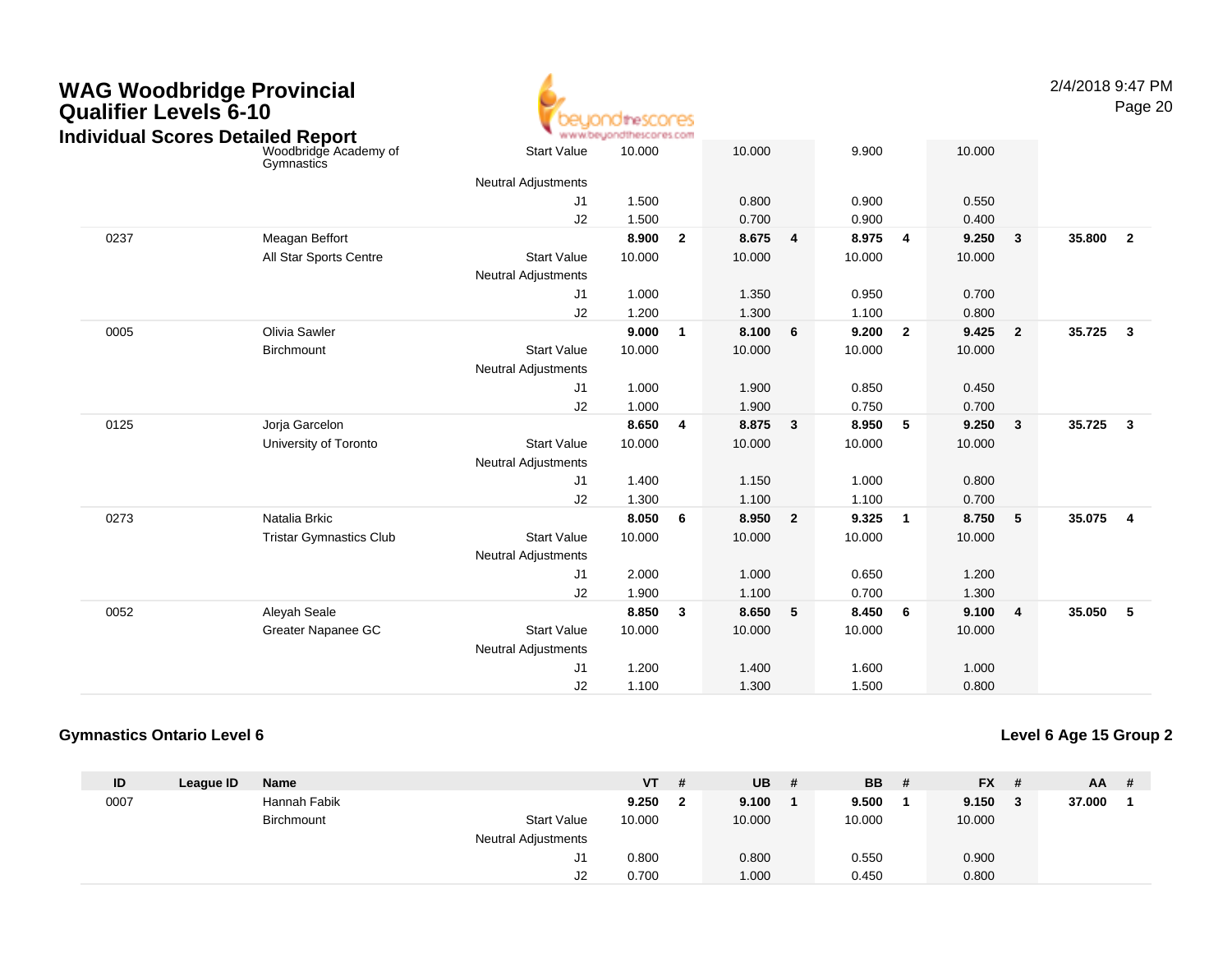| <b>WAG Woodbridge Provincial</b><br><b>Qualifier Levels 6-10</b><br><b>Individual Scores Detailed Report</b> |                          |                                                  | theSCOCES<br>www.beyondthescores.com |                |        |                |        |                         |        |                         | 2/4/2018 9:47 PM | Page 21                 |
|--------------------------------------------------------------------------------------------------------------|--------------------------|--------------------------------------------------|--------------------------------------|----------------|--------|----------------|--------|-------------------------|--------|-------------------------|------------------|-------------------------|
| 0061                                                                                                         | Indigo Kim               |                                                  | 9.400                                | -1             | 9.025  | $\overline{2}$ | 9.275  | $\overline{\mathbf{2}}$ | 9.150  | $\mathbf{3}$            | 36.850           | $\overline{\mathbf{2}}$ |
|                                                                                                              | <b>Guelph Saultos</b>    | <b>Start Value</b>                               | 10.000                               |                | 9.900  |                | 10.000 |                         | 10.000 |                         |                  |                         |
|                                                                                                              |                          | <b>Neutral Adjustments</b>                       |                                      |                |        |                |        |                         |        |                         |                  |                         |
|                                                                                                              |                          | J <sub>1</sub>                                   | 0.500                                |                | 0.900  |                | 0.750  |                         | 0.900  |                         |                  |                         |
|                                                                                                              |                          | J2                                               | 0.700                                |                | 0.850  |                | 0.700  |                         | 0.800  |                         |                  |                         |
| 0265                                                                                                         | Gloria So                |                                                  | 9.100                                | $\mathbf{3}$   | 8.850  | $\mathbf{3}$   | 9.050  | $\mathbf{3}$            | 9.475  | $\mathbf{1}$            | 36.475           | $\overline{\mathbf{3}}$ |
|                                                                                                              | Markham Gymnastics Club  | <b>Start Value</b><br><b>Neutral Adjustments</b> | 10.000                               |                | 10.000 |                | 10.000 |                         | 10.000 |                         |                  |                         |
|                                                                                                              |                          | J1                                               | 1.000                                |                | 1.200  |                | 1.000  |                         | 0.500  |                         |                  |                         |
|                                                                                                              |                          | J2                                               | 0.800                                |                | 1.100  |                | 0.900  |                         | 0.550  |                         |                  |                         |
| 0006                                                                                                         | Hannah Boyd              |                                                  | 8.850                                | 5              | 8.700  | 5              | 8.925  | 4                       | 9.100  | $\overline{\mathbf{4}}$ | 35.575           | $\overline{4}$          |
|                                                                                                              | Birchmount               | <b>Start Value</b>                               | 10.000                               |                | 10.000 |                | 9.900  |                         | 10.000 |                         |                  |                         |
|                                                                                                              |                          | <b>Neutral Adjustments</b>                       |                                      |                |        |                |        |                         |        |                         |                  |                         |
|                                                                                                              |                          | J1                                               | 1.000                                |                | 1.300  |                | 0.900  |                         | 0.800  |                         |                  |                         |
|                                                                                                              |                          | J2                                               | 1.300                                |                | 1.300  |                | 1.050  |                         | 1.000  |                         |                  |                         |
| 0047                                                                                                         | Mehek Walia              |                                                  | 8.550                                | 6              | 8.650  | 6              | 8.925  | $\overline{4}$          | 9.350  | $\overline{2}$          | 35.475           | $-5$                    |
|                                                                                                              | <b>Gymnastic Giants</b>  | <b>Start Value</b>                               | 10.000                               |                | 10.000 |                | 10.000 |                         | 10.000 |                         |                  |                         |
|                                                                                                              |                          | <b>Neutral Adjustments</b>                       |                                      |                |        |                |        |                         |        |                         |                  |                         |
|                                                                                                              |                          | J1                                               | 1.500                                |                | 1.300  |                | 1.150  |                         | 0.600  |                         |                  |                         |
|                                                                                                              |                          | J2                                               | 1.400                                |                | 1.400  |                | 1.000  |                         | 0.700  |                         |                  |                         |
| 0090                                                                                                         | Ashtynn Caldwell         |                                                  | 9.000                                | $\overline{4}$ | 8.775  | $\overline{4}$ | 8.200  | 5                       | 9.475  | $\mathbf{1}$            | 35.450           | 6                       |
|                                                                                                              | Niagara Falls Lightning  | <b>Start Value</b>                               | 10.000                               |                | 10.000 |                | 10.000 |                         | 10.000 |                         |                  |                         |
|                                                                                                              |                          | <b>Neutral Adjustments</b>                       |                                      |                |        |                |        |                         |        |                         |                  |                         |
|                                                                                                              |                          | J1                                               | 1.000                                |                | 1.300  |                | 1.700  |                         | 0.500  |                         |                  |                         |
|                                                                                                              |                          | J2                                               | 1.000                                |                | 1.150  |                | 1.900  |                         | 0.550  |                         |                  |                         |
| 0291                                                                                                         | <b>Emma Barrett</b>      |                                                  | 8.500                                | $\overline{7}$ | 8.150  | $\overline{7}$ | 8.925  | $\overline{\mathbf{4}}$ | 9.350  | $\mathbf{2}$            | 34.925           | $\overline{7}$          |
|                                                                                                              | <b>Whitby Gymnastics</b> | <b>Start Value</b>                               | 10.000                               |                | 10.000 |                | 10.000 |                         | 10.000 |                         |                  |                         |
|                                                                                                              |                          | <b>Neutral Adjustments</b>                       |                                      |                |        |                |        |                         |        |                         |                  |                         |
|                                                                                                              |                          | J1                                               | 1.400                                |                | 1.800  |                | 1.150  |                         | 0.700  |                         |                  |                         |
|                                                                                                              |                          | J2                                               | 1.600                                |                | 1.900  |                | 1.000  |                         | 0.600  |                         |                  |                         |

### **Gymnastics Ontario Level 6**

| ID   | League ID | <b>Name</b>             |                            | <b>VT</b> | # | <b>UB</b> | # | <b>BB</b> |   | $FX$ # | AA     | -# |
|------|-----------|-------------------------|----------------------------|-----------|---|-----------|---|-----------|---|--------|--------|----|
| 0091 |           | Morgan Collins          |                            | 8.850     |   | 9.050     |   | 9.300     | 2 | 9.400  | 36.600 |    |
|      |           | Niagara Falls Lightning | <b>Start Value</b>         | 10.000    |   | 10.000    |   | 10.000    |   | 10.000 |        |    |
|      |           |                         | <b>Neutral Adjustments</b> |           |   |           |   |           |   |        |        |    |
|      |           |                         | J1                         | 1.00،     |   | 1.000     |   | 0.750     |   | 0.600  |        |    |
|      |           |                         | J2                         | 1.200     |   | 0.900     |   | 0.650     |   | 0.600  |        |    |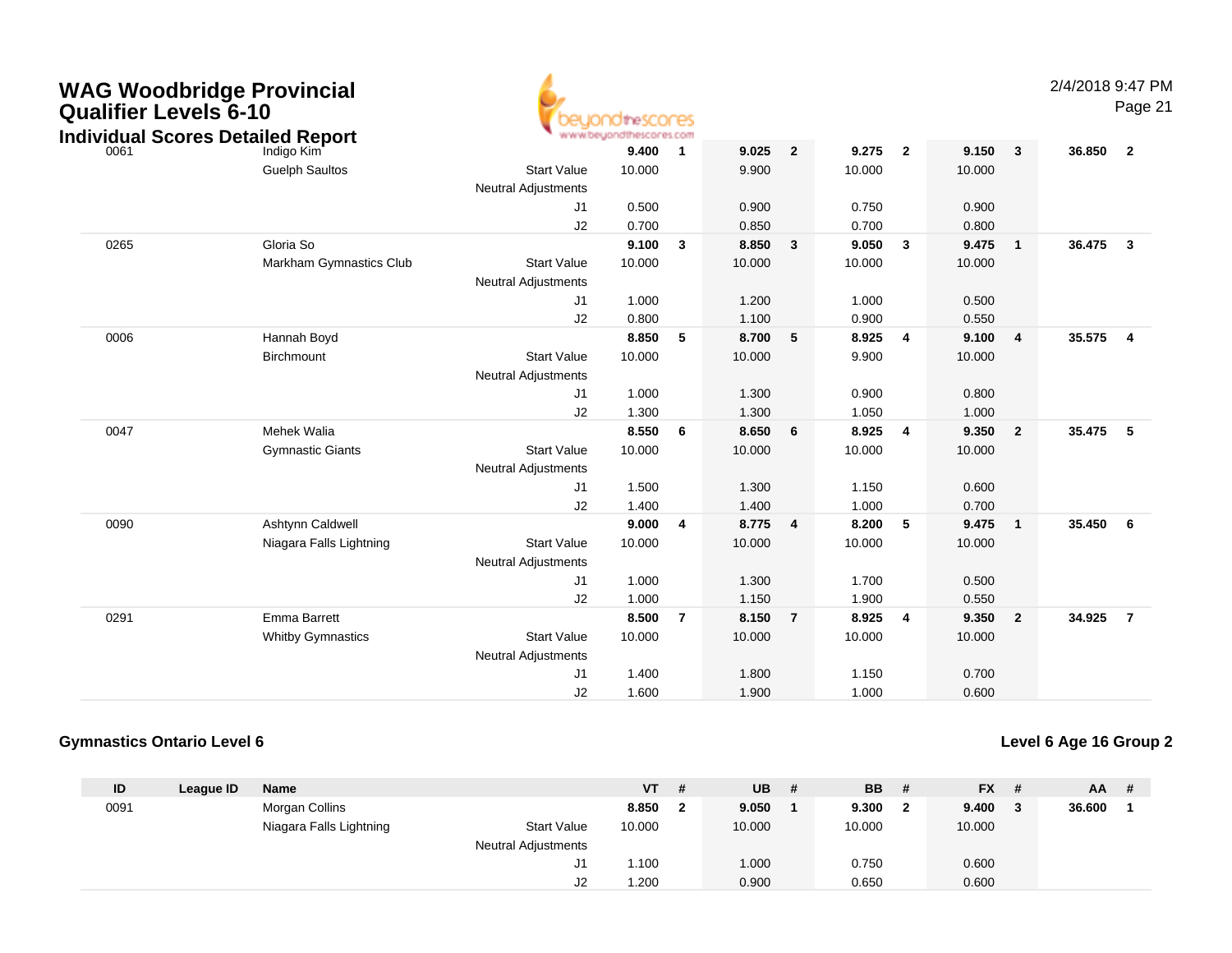| <b>Qualifier Levels 6-10</b> | <b>WAG Woodbridge Provincial</b><br><b>Individual Scores Detailed Report</b> |                            | <b>Idirescores</b> |                |        |                |        |                         |        |                         | 2/4/2018 9:47 PM | Page 22                 |
|------------------------------|------------------------------------------------------------------------------|----------------------------|--------------------|----------------|--------|----------------|--------|-------------------------|--------|-------------------------|------------------|-------------------------|
| 0158                         | Madeline Rinaldi                                                             |                            | 8.400              | $\overline{4}$ | 9.000  | $\overline{2}$ | 9.150  | $\overline{\mathbf{3}}$ | 9.300  | $\overline{\mathbf{4}}$ | 35.850           | $\overline{\mathbf{2}}$ |
|                              | <b>Winstars Gymnastics</b>                                                   | <b>Start Value</b>         | 10.000             |                | 10.000 |                | 10.000 |                         | 10.000 |                         |                  |                         |
|                              |                                                                              | <b>Neutral Adjustments</b> |                    |                |        |                |        |                         |        |                         |                  |                         |
|                              |                                                                              | J1                         | 1.600              |                | 0.950  |                | 0.750  |                         | 0.700  |                         |                  |                         |
|                              |                                                                              | J2                         | 1.600              |                | 1.050  |                | 0.950  |                         | 0.700  |                         |                  |                         |
| 0008                         | Christina Smilis                                                             |                            | 9.050              | -1             | 7.700  | 3              | 9.375  | -1                      | 9.550  | $\overline{2}$          | 35.675           | $\overline{\mathbf{3}}$ |
|                              | <b>Birchmount</b>                                                            | <b>Start Value</b>         | 10.000             |                | 9.500  |                | 10.000 |                         | 10.000 |                         |                  |                         |
|                              |                                                                              | Neutral Adjustments        |                    |                |        |                |        |                         |        |                         |                  |                         |
|                              |                                                                              | J1                         | 0.900              |                | 1.700  |                | 0.600  |                         | 0.400  |                         |                  |                         |
|                              |                                                                              | J2                         | 1.000              |                | 1.900  |                | 0.650  |                         | 0.500  |                         |                  |                         |
| 0190                         | Naomi Klassen                                                                |                            | 8.650              | 3              | 7.450  | $\overline{4}$ | 8.925  | 5                       | 8.650  | 5                       | 33.675           | $\overline{4}$          |
|                              | Northumberland                                                               | <b>Start Value</b>         | 10.000             |                | 9.500  |                | 10.000 |                         | 9.500  |                         |                  |                         |
|                              |                                                                              | Neutral Adjustments        |                    |                |        |                |        |                         |        |                         |                  |                         |
|                              |                                                                              | J1                         | 1.300              |                | 1.900  |                | 1.050  |                         | 0.900  |                         |                  |                         |
|                              |                                                                              | J2                         | 1.400              |                | 2.200  |                | 1.100  |                         | 0.800  |                         |                  |                         |
| 0193                         | Sarah Agbaire                                                                |                            | 8.100              | 5              | 6.750  | 5              | 8.950  | -4                      | 9.650  | $\mathbf 1$             | 33.450           | - 5                     |
|                              | <b>Gymnastic Giants</b>                                                      | <b>Start Value</b>         | 10.000             |                | 9.500  |                | 10.000 |                         | 10.000 |                         |                  |                         |
|                              |                                                                              | <b>Neutral Adjustments</b> |                    |                |        |                |        |                         |        |                         |                  |                         |
|                              |                                                                              | J1                         | 2.000              |                | 2.700  |                | 1.000  |                         | 0.300  |                         |                  |                         |
|                              |                                                                              | J <sub>2</sub>             | 1.800              |                | 2.800  |                | 1.100  |                         | 0.400  |                         |                  |                         |

### **Gymnastics Ontario Level 6**

| ID   | League ID | <b>Name</b>                |                            | $VT$ # |                         | <b>UB</b> | #                       | <b>BB</b> | #              | $FX$ # |              | <b>AA</b> | #                       |
|------|-----------|----------------------------|----------------------------|--------|-------------------------|-----------|-------------------------|-----------|----------------|--------|--------------|-----------|-------------------------|
| 0260 |           | Samantha Stafford          |                            | 9.200  | $\overline{\mathbf{1}}$ | 8.700     | $\overline{\mathbf{2}}$ | 9.575     | -1             | 9.575  | $\mathbf 1$  | 37.050    |                         |
|      |           | Kanata GymnoSphere         | <b>Start Value</b>         | 10.000 |                         | 10.000    |                         | 10.000    |                | 10.000 |              |           |                         |
|      |           |                            | <b>Neutral Adjustments</b> |        |                         |           |                         |           |                |        |              |           |                         |
|      |           |                            | J <sub>1</sub>             | 0.900  |                         | 1.250     |                         | 0.350     |                | 0.400  |              |           |                         |
|      |           |                            | J2                         | 0.700  |                         | 1.350     |                         | 0.500     |                | 0.450  |              |           |                         |
| 0286 |           | Abigail Smith              |                            | 8.000  | $\overline{4}$          | 8.775     | $\overline{1}$          | 9.375     | $\overline{2}$ | 9.575  | -1           | 35.725    | $\overline{\mathbf{2}}$ |
|      |           | <b>Global Gymnastics</b>   | <b>Start Value</b>         | 10.000 |                         | 10.000    |                         | 10.000    |                | 10.000 |              |           |                         |
|      |           |                            | <b>Neutral Adjustments</b> |        |                         |           |                         |           |                |        |              |           |                         |
|      |           |                            | J <sub>1</sub>             | 2.100  |                         | 1.150     |                         | 0.600     |                | 0.500  |              |           |                         |
|      |           |                            | J2                         | 1.900  |                         | 1.300     |                         | 0.650     |                | 0.350  |              |           |                         |
| 0163 |           | Emma Kupko                 |                            | 8.550  | $\overline{\mathbf{3}}$ | 8.625     | $\overline{\mathbf{3}}$ | 8.675     | 3              | 9.250  | $\mathbf{3}$ | 35.100 3  |                         |
|      |           | <b>Winstars Gymnastics</b> | <b>Start Value</b>         | 10.000 |                         | 10.000    |                         | 10.000    |                | 10.000 |              |           |                         |
|      |           |                            | <b>Neutral Adjustments</b> |        |                         |           |                         |           |                |        |              |           |                         |
|      |           |                            | J <sub>1</sub>             | 1.600  |                         | 1.500     |                         | 1.300     |                | 0.700  |              |           |                         |
|      |           |                            | J <sub>2</sub>             | 1.300  |                         | 1.250     |                         | 1.350     |                | 0.800  |              |           |                         |